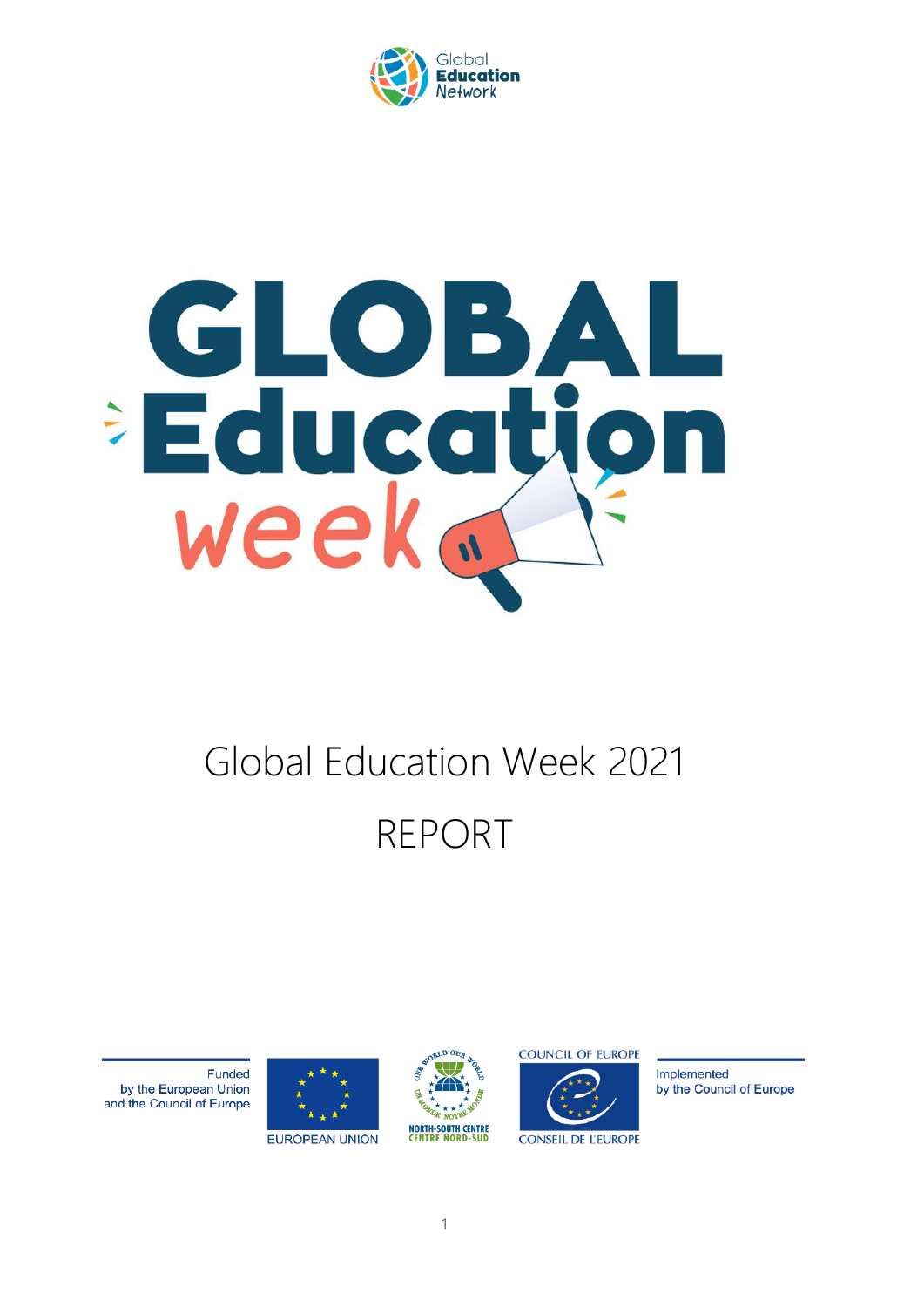

# **Contents**

| 1. |  |
|----|--|
| 2. |  |
| 3. |  |
| 4. |  |
| 5. |  |
| 6. |  |
|    |  |
|    |  |
|    |  |
|    |  |
|    |  |
|    |  |
|    |  |
|    |  |
|    |  |
|    |  |
|    |  |
|    |  |
|    |  |
|    |  |
|    |  |
|    |  |
|    |  |
|    |  |
|    |  |
|    |  |
|    |  |
|    |  |
|    |  |
|    |  |
|    |  |
|    |  |
|    |  |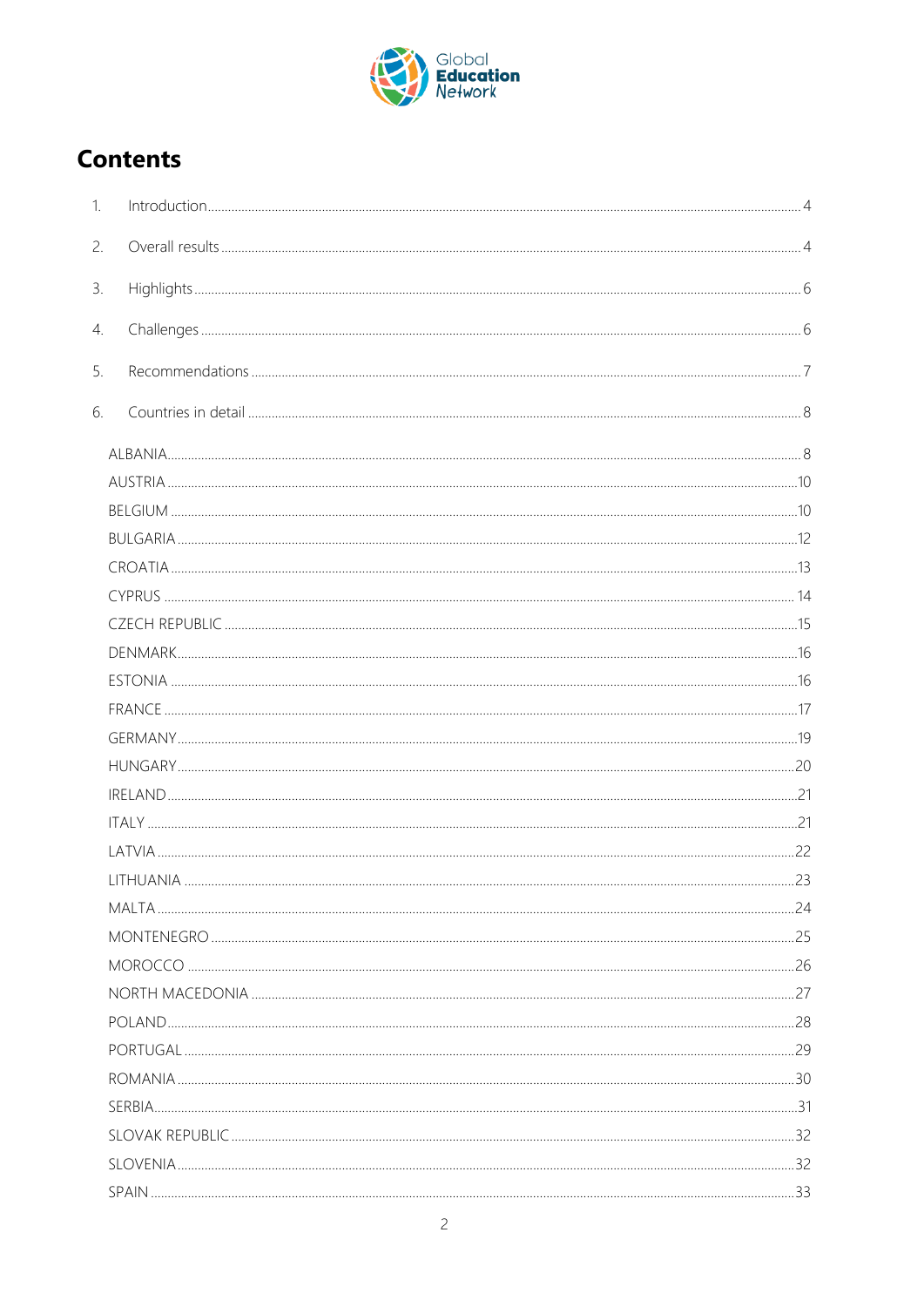

| IRK F'           |  |
|------------------|--|
| (INITEL) KINGDOM |  |
| Conclusion       |  |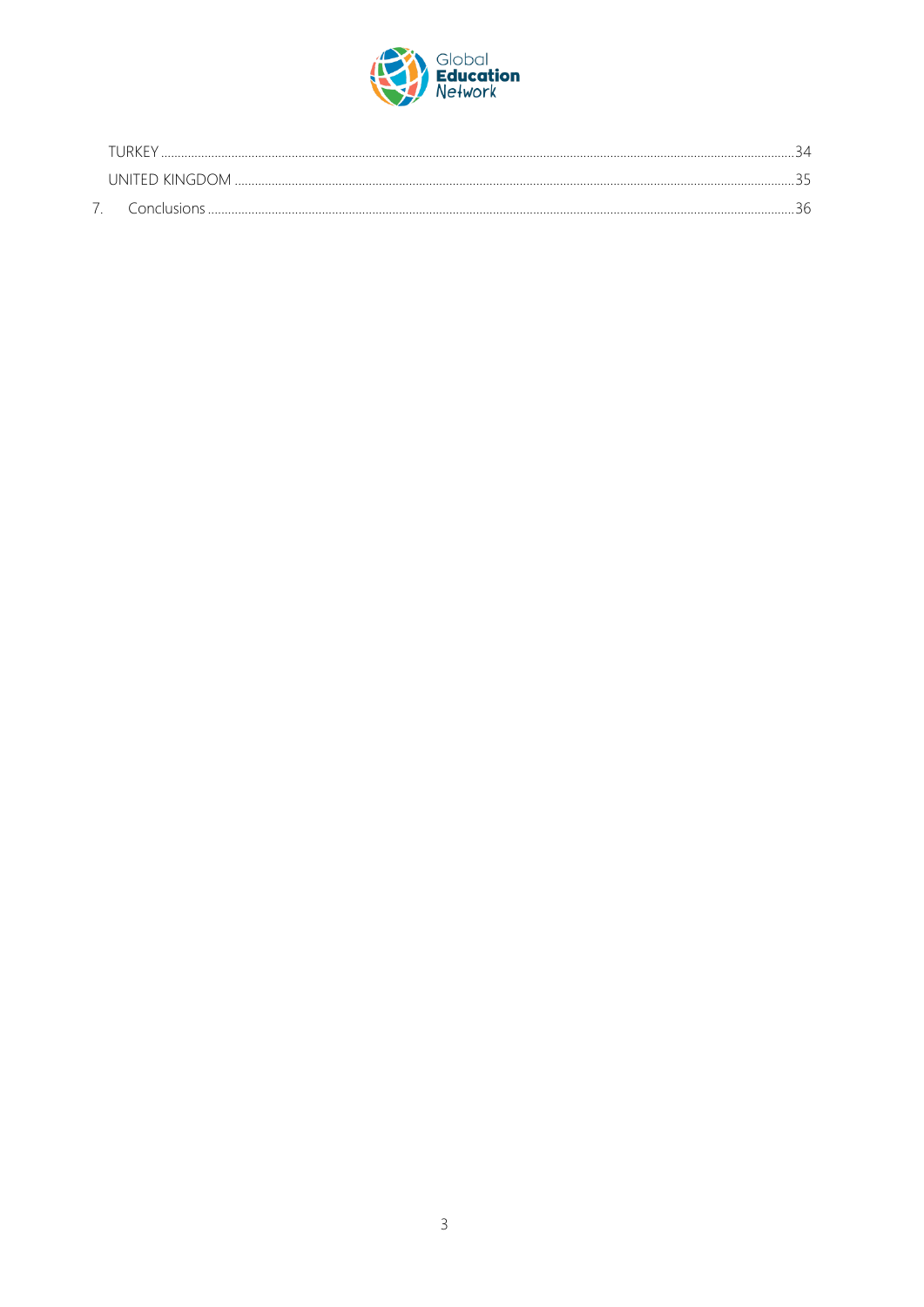

# <span id="page-3-0"></span>1. Introduction

The Global Education Week (GEW) is a Worldwide awareness raising initiative and a call to rethink our world together, using Global Education as a tool for solidarity and change.

The GEW outreach strategy and supporting mechanism is the result of a collaborative work between the North-South Centre of the Council of Europe (NSC) and the Global Education Network (GEN) coordinators, building on the recommendations of the GEN meetings in 2020 and 2021.

The Week happens every year during the third week of November. This year the GEW was held on 15 - 21 November 2021, under the motto: *"It's our world, let's take action together!"*, as in previous editions, promoting the activities proposed by the Global Education Network and participating organisations under the overarching theme of the Sustainable Development Goals.

During the GEW 2021 edition, 29 countries in total joined the campaign and organized different events. Part of the activities were, as last year, held online due to the COVID 19 outbreak situation, but there was also space for in-person activities to take place.

The countries where the GEW 2021 took place were: Albania, Austria, Belgium, Bulgaria, Croatia, Cyprus, Czech Republic, Denmark, Estonia, France, Germany, Hungary, Italy, Ireland, Latvia, Lithuania, Malta, Montenegro, Morocco, North-Macedonia, Poland, Portugal, Romania, Serbia, Slovak Republic, Slovenia, Spain, Turkey, UK.

The preparation and implementation of the campaign was based on the following tools and mechanisms: google drive collaborative planning document filled by national coordinators; public info session; visual materials; webpage; interactive map and listing of activities per country; google drive reporting form.

# <span id="page-3-1"></span>2. Overall results

During the week, around an estimated number of 397 800 people around the world were engaged directly or at least informed about the initiative, and approximately 9 537 activities were implemented, covering a wide variety of formats and topics.

#### **How many people took part in the GEW2021 in your country?**

*29 respondents to the GEW2021 survey*

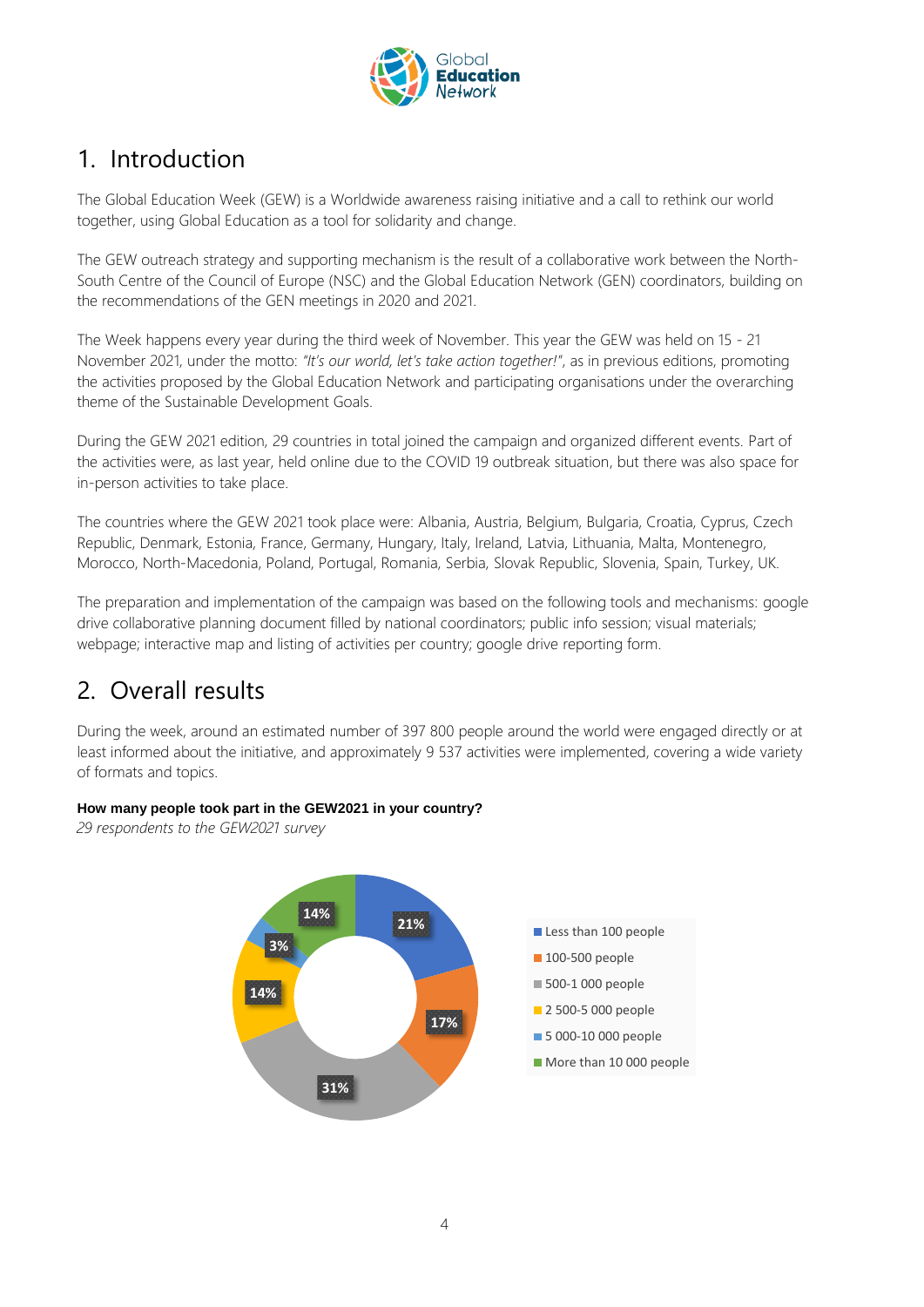

#### Which types of events?

*29 respondents, multiple choices*



\*Others, i.e.: city game, global escape room, living library, school orientation paths, PowerPoint presentations by member of Vice Squad (Police Department), gamification tools.

As in previous years, *young people* were the main target group, given that almost 2 100 schools were engaged. Other important actors were also part of the Week, namely: 214 NGOs, 178 Public sector representatives, 16 Universities.

Regarding the main results, several National Coordinators highlighted the benefit of organizing joint activities, including the GEW info session that this year was held on 27 October, as example of real collaboration within the Network and opportunity for the Week to gain more visibility and open itself to the participation of actors that do not belong to the GEN.

As for digital engagement, the Week gained some traction both on social media with a reach of 12 449 people on Facebook and 1 118 on Twitter (official accounts), and on the website, given the 4 096 unique page views registered on the GEW's webpage.

On the less positive side, the effects of COVID-19 and the limited resources are still regarded as important challenges.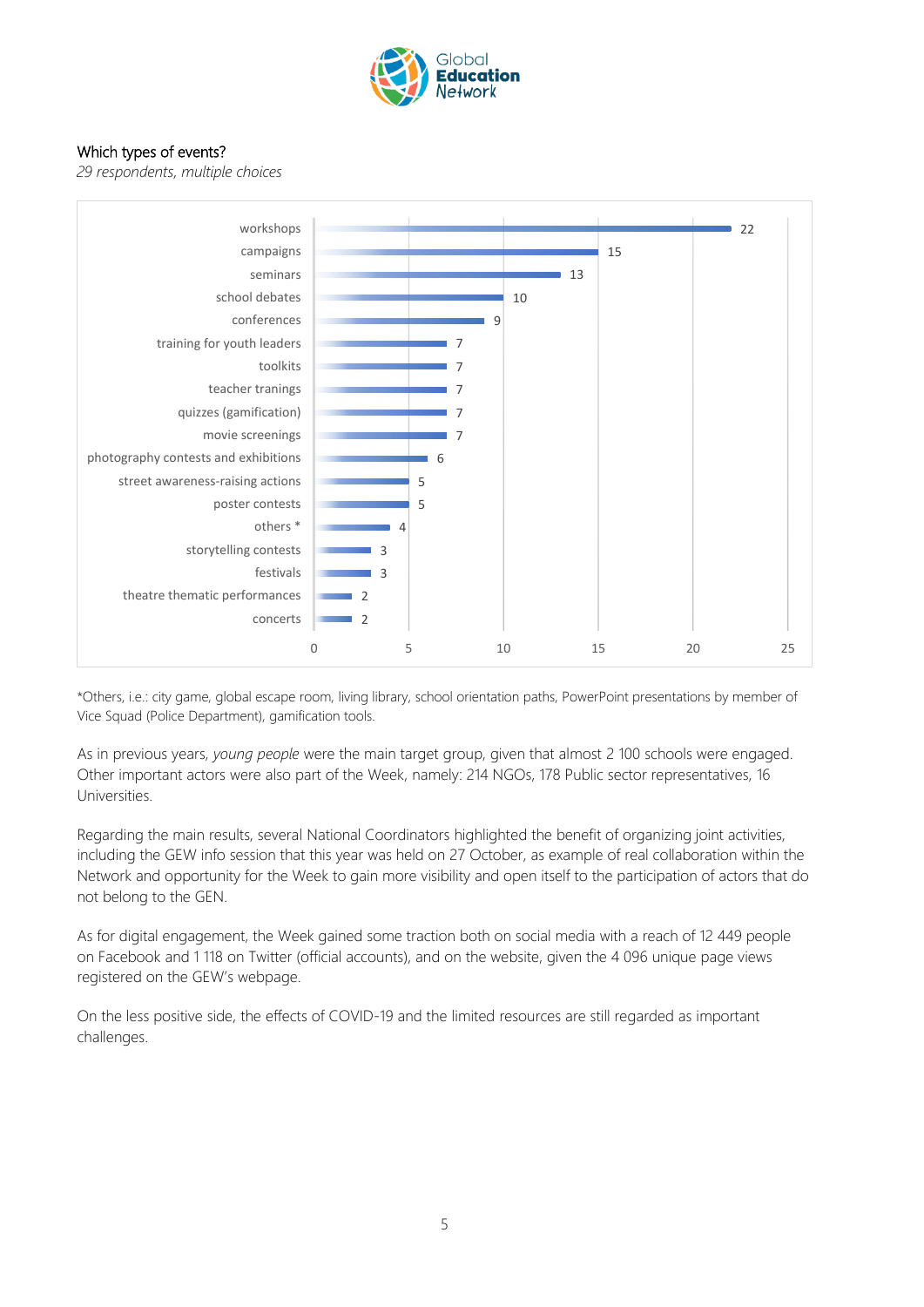

# <span id="page-5-0"></span>3. Highlights

Even though 2021 was a challenging year, due to the sustained effects of the pandemic on our everyday lives, it was also an opportunity to regain confidence and rebuild relationships based on collaboration and public engagement. More in detail, the main accomplishments of the Week were the following:

- 1. In many cases educators and teachers involved in the activities showed great enthusiasm and engagement. Some educators even decided to keep carrying on GEW related activities after the end of the Week.
- 2. In some countries, such as Hungary, the Week allowed to initiate a debate on the role and place of global education in pre-service teacher training,
- 3. GEW help connect young people to global education topics as: gender, climate change, volunteerism and sustainability through real life stories and trends. Global citizenship approach was something participants were interested in, and the week provided space for discussion on current issues that are relevant to the countries' agendas.
- 4. Active participation of young people in many activities.
- 5. Online format with positive engagement and overall feedback.
- 6. Cross-countries collaboration was an important ingredient of the GEW. For example, for the Austrian national coordination the first time that an organization from the country was involved in a training series from Germany and that was regarded as a great synergy. The joint online panel connecting Human Rights and Climate change, organized by national coordinators from Croatia, Latvia and Slovenia, with the participation of the NSC, was another successful case of a joint activity.
- 7. Participation of students with special educational needs in community and campaign activities in countries such as Romania.
- 8. Initial outreach to MENA Region, with the participation of high profile and active NGOs from North Africa and Middle East.

## <span id="page-5-1"></span>4. Challenges

2021 was the second year of pandemic and many challenges that negatively influenced the implementation of the GEW continued to be a problem. More in detail, the main challenges felt by the national coordinators were the following:

- 9. Struggle in resuming partners' engagement and collaboration after a long period of absence, due to the COVID-19 pandemic.
- 10. COVID-19-related restrictions were in some cases a serious obstacle to the implementation of many activities.
- 11. Online fatigue as an impact in the participation of young people in certain events, such as webinars or seminars.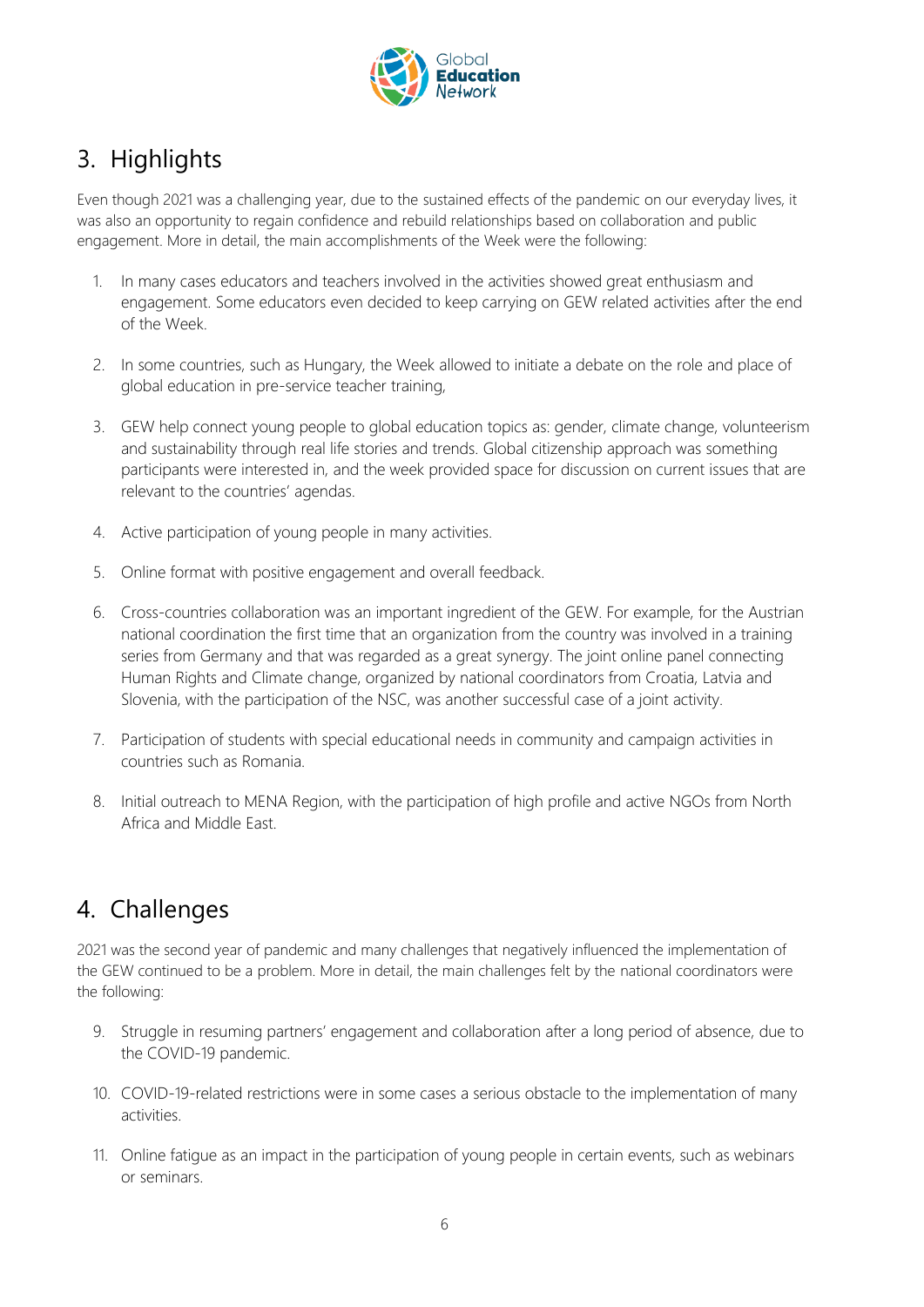

- 12. Access to limited financial resource negatively affected the implementation of some activities.
- 13. Specific socio-political context at local level has been a challenge for an open debate on certain polarizing issues, such as migration, for example.
- 14. Involving communities not familiar with global education in the implementation of activities during the Week.
- 15. Quality control and coordination of local partners by national coordinators.
- 16. Language barriers.

# <span id="page-6-0"></span>5. Recommendations

Below please find a list of recommendations of the national coordinators to the NSC and the GE network.

- 17. "We need financing to improve."
- 18. "We wish to work on a better articulation between the GE network and our international network."
- 19. "Creating a platform regrouping all activities would encourage countries to collaborate more to bring visibility to the same place. Having activities displayed on each national coordinator's website can decrease the visibility for activities in which people from different countries can take part in. In our case, we have tried to contact each national coordinator but got very little responses."
- 20. "Designing an interactive online platform for students and teachers to interact with other mates and colleagues from abroad, with the view to exchange ideas and views on the GEW activities or setting partnerships."
- 21. "Recording a list of the NGOs interested in developing partnership projects with schools, national authorities"
- 22. "If NSC creates a range of visibility material which national coordinators can use in the promotion of the GEW, that would contribute to better recognition of global education around the globe and establish stronger connection between different activities."
- 23. "Future expert meetings to be held in live so that the coordinators could get to know each other better and thus the planning and implementation of activities within the framework of GEW, especially in the field of future cooperation and working on joint projects would go easier and smoother."
- 24. "It would be ideal for online meetings to be held outside school hours as it is not always possible for those who teach to attend the meetings."
- 25. "It was good to have preparatory meeting online and even better will be to meet offline."
- 26. "Sharing updated information regarding global issues affecting our life and patterns of dealing or addressing them in different contexts and under national or regional perspectives as well as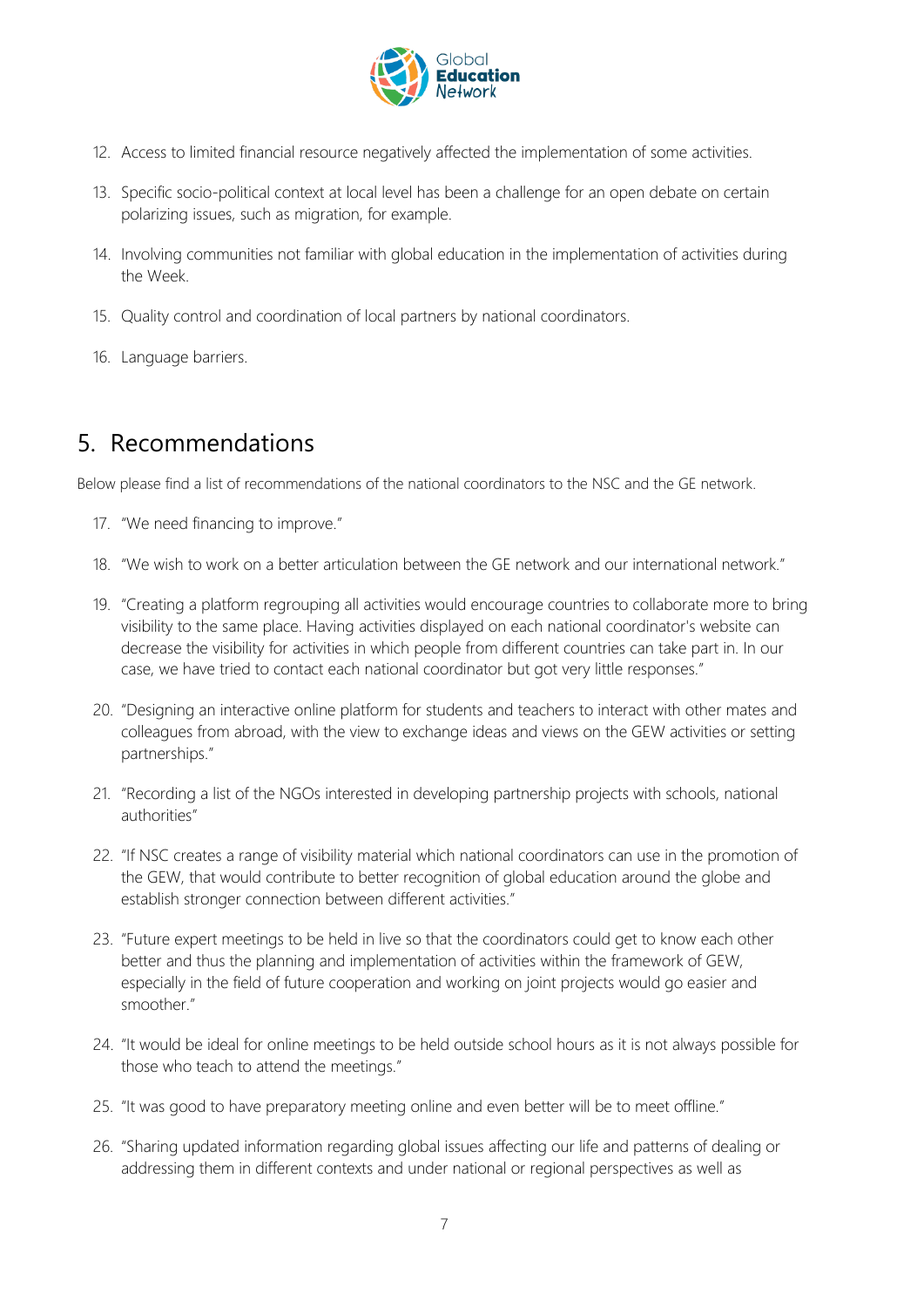

highlighting successful pedagogies for the integration of global and global education issues in the teaching and learning process. "

- 27. "We will be happy if you organize joint seminars in the upcoming year."
- 28. "Maybe more support on visibility prior and during the event"
- 29. "Greater predictability in the preparation of actions."
- 30. "Enlarge the network across the MENA region."
- 31. "More inclusive process of choosing the theme for GEW 2022."
- 32. "A well-maintained website with all active stakeholders working on the field of GE is necessary."
- 33. "More joint events (not necessarily all coordinators involved in the preparation)"
- 34. "Possibility to add links during the campaign on the North-South Centre website to increase the visibility of national campaigns."
- 35. "Involve the mass media for visibility and outreach."
- 36. "Focus on Youth community involvement and challenges."
- 37. "Make the evaluation all together to include all points of view."
- 38. "It would be really of help if the NSC could actively promote, among GEW Network Coordinators, the possibility of building a partnership to apply for a European fund in educational area."

## <span id="page-7-0"></span>6. Countries in detail

The countries where the GEW 2021 took place were: Albania, Austria, Belgium, Bulgaria, Croatia, Cyprus, Czech Republic, Denmark, Estonia, France, Germany, Hungary, Italy, Ireland, Latvia, Lithuania, Malta, Montenegro, Morocco, North-Macedonia, Poland, Portugal, Romania, Serbia, Slovak Republic, Slovenia, Spain, Turkey, UK.

NSC invited the Global Education Network, who actively participated in GEW 2021 campaign, to answer the GEW 2021 *How Did It Go Survey*. The aim of the survey is to straighten collaboration, increase the quality of work, follow the needs for the future coordination and develop new strategies accordingly. Of the total of 29 countries, 26 filled in the survey, while the remaining 3 shared information either through their local websites or other official channels.

#### <span id="page-7-1"></span>**ALBANIA**

Organisation **Agency for Quality Assurance in Pre-university Education**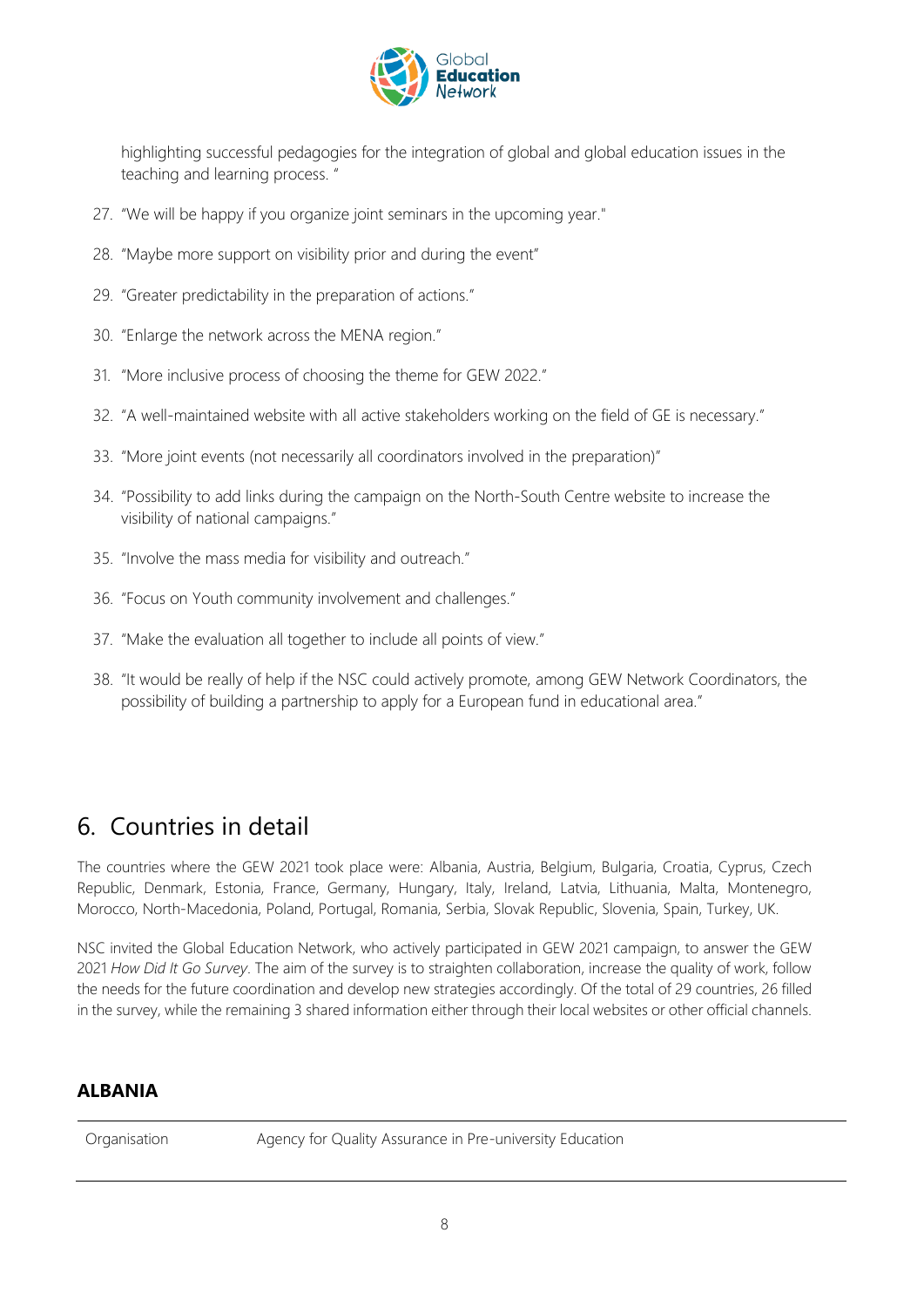

| Type of actors                           | Schools, Teachers, Curricula Specialists of The Agency for Quality Assurance In Pre-<br>University Education, Students                                                                                                                                                                                                                                                                                                                 |
|------------------------------------------|----------------------------------------------------------------------------------------------------------------------------------------------------------------------------------------------------------------------------------------------------------------------------------------------------------------------------------------------------------------------------------------------------------------------------------------|
| Number of participants                   | 100 - 500 people                                                                                                                                                                                                                                                                                                                                                                                                                       |
| Type of events                           | Photography Contest, Poster Contest, Teacher Trainings, Workshops                                                                                                                                                                                                                                                                                                                                                                      |
| Activities                               | One workshop, several lesson plans for school (10 schools x 3-4 lesson plans) and essays,<br>paintings, brochures, posters contest for each school                                                                                                                                                                                                                                                                                     |
| What were the events<br>held focused on? | Climate Change, Decent Work, Environmental Sustainability, Gender Equality, Healthcare<br>and Well-Being, Media Literacy, Poverty and Hunger Relief, Human Rights, Violence and<br>Bulling, Human Trafficking, Nutrition, Mental Health, Pandemic, Corruption, Poverty,<br>Unemployment, etc.                                                                                                                                          |
| Primary targets                          | Primary education schools' community (students and teachers)                                                                                                                                                                                                                                                                                                                                                                           |
| Highlights of the Week                   | The importance of media and information literacy.<br>The importance of global education in an education system that aims to<br>$\bullet$<br>educate people for life.<br>The importance of participating in a democracy, sharing ideas, feeling,<br>positions, suggestions, for a better world and the importance of feeling part<br>of a world that it much bigger than the small world we live in, and feeling<br>responsible for it. |
| Main challenges                          | Having teachers professionally committed in this process and students motivated to be<br>part of it.                                                                                                                                                                                                                                                                                                                                   |
| Suggestions for next<br>year             | A list of competences (a kind of "butterfly of competences": knowledge, skills, values, and<br>attitudes), related to the media and information literacy of global students and teacher,<br>needs to be developed. This will help (would it be easier for them) curricula developers,<br>on all subjects, to integrate them in the curricula for students and teachers.                                                                |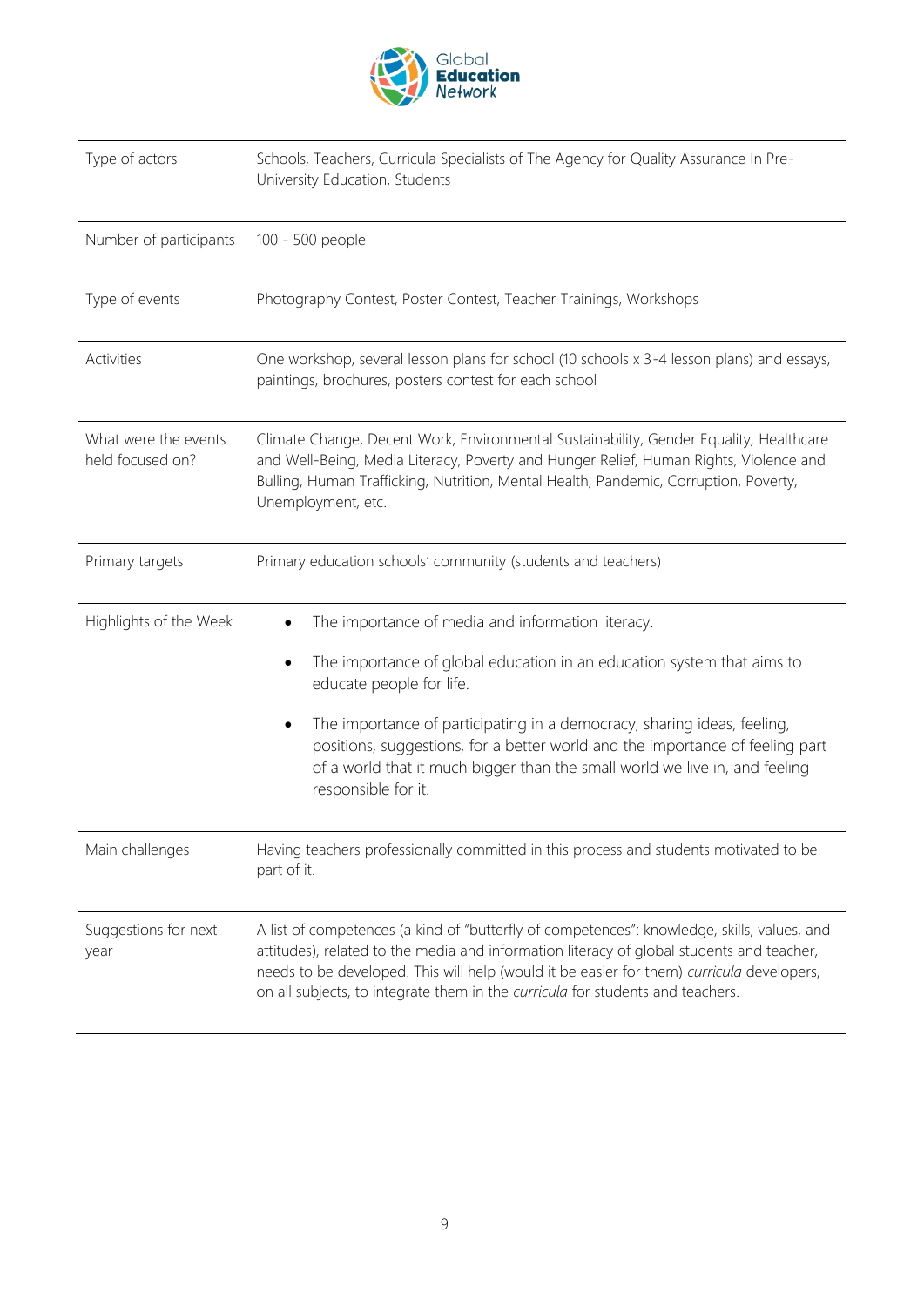

#### <span id="page-9-0"></span>**AUSTRIA**

| Organisation                 | Suedwind (Südwind)                                                                                                                                                                                                                                                                                                                                            |
|------------------------------|---------------------------------------------------------------------------------------------------------------------------------------------------------------------------------------------------------------------------------------------------------------------------------------------------------------------------------------------------------------|
| Type of actors               | 60 Schools (Global Action Schools via Postcard campaign); 3 NGOs; 2 Government<br>Representatives; 115 Teachers and Practitioners                                                                                                                                                                                                                             |
| Participants                 | More than 10 000 people                                                                                                                                                                                                                                                                                                                                       |
| Type of events               | Campaigns, Conferences, Seminars, Teacher Trainings, Toolkits                                                                                                                                                                                                                                                                                                 |
| Main activities              | 1 main campaign via postcards; 1 online conference with teachers; 1 online seminar; 5<br>teacher trainings; 4 toolkits;                                                                                                                                                                                                                                       |
| <b>Themes</b>                | Climate Change, Decent Work, Gender Equality, Global Education as A Tool, Information<br>Technologies and Global Citizenship, Intercultural Dialogue, Migrations, Activism                                                                                                                                                                                    |
| Primary targets              | Educators and practitioners                                                                                                                                                                                                                                                                                                                                   |
| Highlights                   | The Südwind Online Talk "At eye level" --> it was the first time that an organization from<br>Austria was involved in this training series from Germany - a great synergy. Of course,<br>also the teacher trainings are always a highlight for Südwind staff as it is great to work<br>and collaborate with multipliers that are interested in our topics.    |
| Challenges                   | The biggest fair on education (Interpädagogica) was cancelled due to Covid. This was a<br>setback, as we usually have many great contacts with practitioners and relevant<br>government leaders. Nowadays, we need to have great flexibility, as teachers, as we only<br>know with a little timespan beforehand if we will have to teach online or in person. |
| Suggestions for next<br>year | If the situation of Covid would allow a personal meeting in Portugal again - this would be<br>great.                                                                                                                                                                                                                                                          |

#### <span id="page-9-1"></span>**BELGIUM**

Organisation ACODEV-CNCD-11.11.11.-NGO Federatie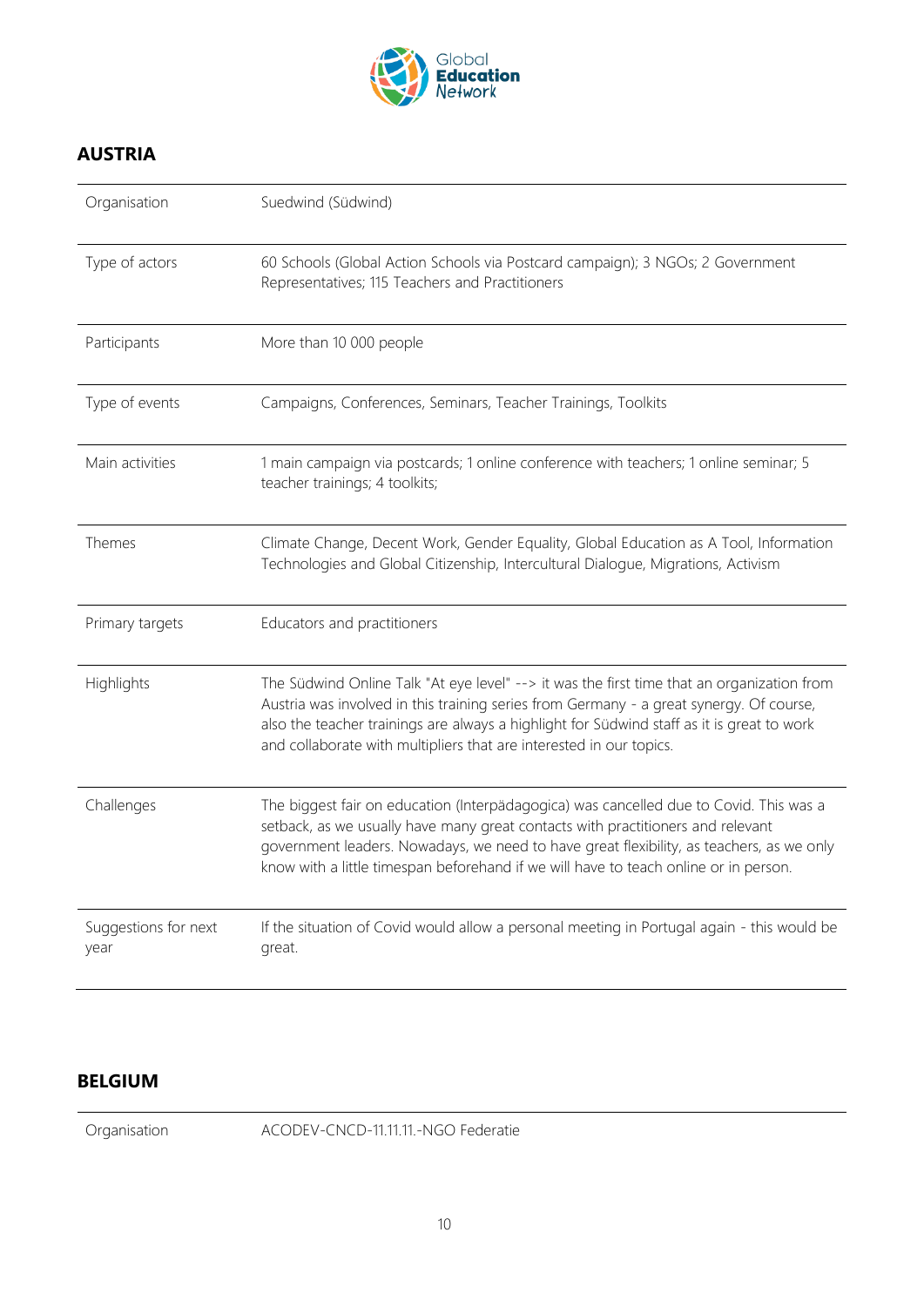

| Type of actors               | 10 NGOs and 1 national platform                                                                                                                                                                                                                                                                                                                                                                                                                                                                                      |
|------------------------------|----------------------------------------------------------------------------------------------------------------------------------------------------------------------------------------------------------------------------------------------------------------------------------------------------------------------------------------------------------------------------------------------------------------------------------------------------------------------------------------------------------------------|
| Participants                 | More than 10 000 people                                                                                                                                                                                                                                                                                                                                                                                                                                                                                              |
| Type of events               | Campaigns, Workshops                                                                                                                                                                                                                                                                                                                                                                                                                                                                                                 |
| Main activities              | We conducted a practice exchange workshop among GCE volunteers working in our<br>NGOs, where 32 volunteers exchanged during a virtual 3-hour workshop. Besides that, a<br>campaign on GCE volunteering was organized by 10 NGOs and reached more than<br>10,000 people. The focus of the campaign was "GCE volunteering in all its forms" with<br>testimonies of volunteers filmed, written, or told and published every day on our<br>websites and social networks (FB, Twitter, LinkedIn, Instagram, and YouTube). |
| Themes                       | All the themes carried by the volunteers but especially the volunteer commitment in GCE                                                                                                                                                                                                                                                                                                                                                                                                                              |
| Primary targets              | NGO volunteers in GCE and anyone else who may be interested in volunteering in GCE                                                                                                                                                                                                                                                                                                                                                                                                                                   |
| Highlights                   | Quality of the working group, good mood, and efficiency.                                                                                                                                                                                                                                                                                                                                                                                                                                                             |
|                              | Workshop for the exchange of practices and the valorisation of volunteering<br>(and volunteers) which was a great success.                                                                                                                                                                                                                                                                                                                                                                                           |
|                              | Creation of a framework document on the diversity of volunteering in the<br>ECMS useful to raise awareness and attract more people.                                                                                                                                                                                                                                                                                                                                                                                  |
| Challenges                   | Coordination of the communication campaign that did not include<br>communication people from the beginning.                                                                                                                                                                                                                                                                                                                                                                                                          |
|                              | Opening to other actors/sectors.                                                                                                                                                                                                                                                                                                                                                                                                                                                                                     |
|                              | Retro-planning needs to start earlier.                                                                                                                                                                                                                                                                                                                                                                                                                                                                               |
|                              | Theme (volunteers in GCE) does not concern all GCE NGOs and even more<br>so other NGOs (how to include them).                                                                                                                                                                                                                                                                                                                                                                                                        |
| Suggestions<br>for next year | Start earlier to have more opportunity to engage more people in the<br>campaign.                                                                                                                                                                                                                                                                                                                                                                                                                                     |
|                              | Open up to more stakeholders.                                                                                                                                                                                                                                                                                                                                                                                                                                                                                        |
|                              | Include different profiles - e.g., communication profiles - earlier in the<br>process.                                                                                                                                                                                                                                                                                                                                                                                                                               |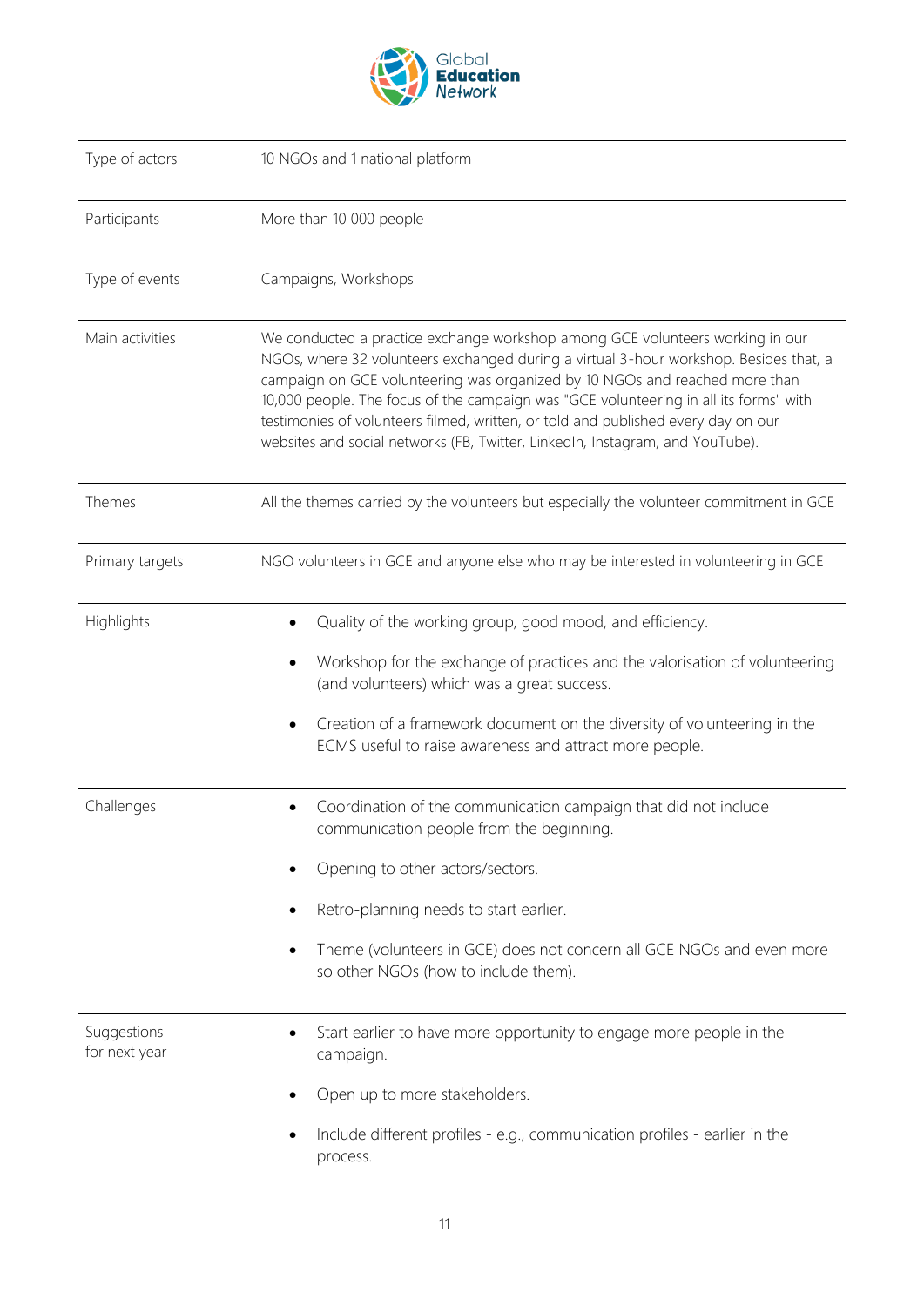

#### <span id="page-11-0"></span>**BULGARIA**

| Organisation (1)             | Bulgarian Platform for International Development                                                                                                                                                                                                                                                                                        |
|------------------------------|-----------------------------------------------------------------------------------------------------------------------------------------------------------------------------------------------------------------------------------------------------------------------------------------------------------------------------------------|
| Type of actors               | BPID, 16 Organizations, Librarians, Experts in the field of GE, "500 Markers" Company, 1<br>Translators of the Games, 2 Designers who designed the games, Teachers from GSEN<br>and Students 1-12 Grade                                                                                                                                 |
| Participants                 | 100 - 500 people                                                                                                                                                                                                                                                                                                                        |
| Type of events               | Using gamification as a tool for promoting Global education and UN SDGs among<br>youths                                                                                                                                                                                                                                                 |
| Main activities              | 3-5 days educational gaming events in school libraries events dedicated GE and the UN<br>SDGs.                                                                                                                                                                                                                                          |
| Themes                       | Using Global education as a tool for promoting UN SDGs before youths                                                                                                                                                                                                                                                                    |
| Primary targets              | High schools' community (students and teachers), Primary education schools' community<br>(students and teachers), Young people                                                                                                                                                                                                          |
| Highlights                   | We have received a lot of calls and emails from the educators stating that the project is<br>very useful and interesting for the students. They also decided to prolong the global<br>week having a competition among different grades of their school and expanding to<br>other schools. Some created their own board game on the SDGs |
| Challenges                   | Due to Covid-19, we had to turn most of the activities online. The exhibitions in the<br>public libraries did not take place due to the restrictions in Bulgaria. So, we made Mission<br>2030 Corners in school libraries, where school activities had been resumed.                                                                    |
| Suggestions<br>for next year | To prolong this useful educational initiative and to be further developed in the next<br>years, as we believe that it works perfectly.                                                                                                                                                                                                  |
| Organisation (2)             | Open Education Centre                                                                                                                                                                                                                                                                                                                   |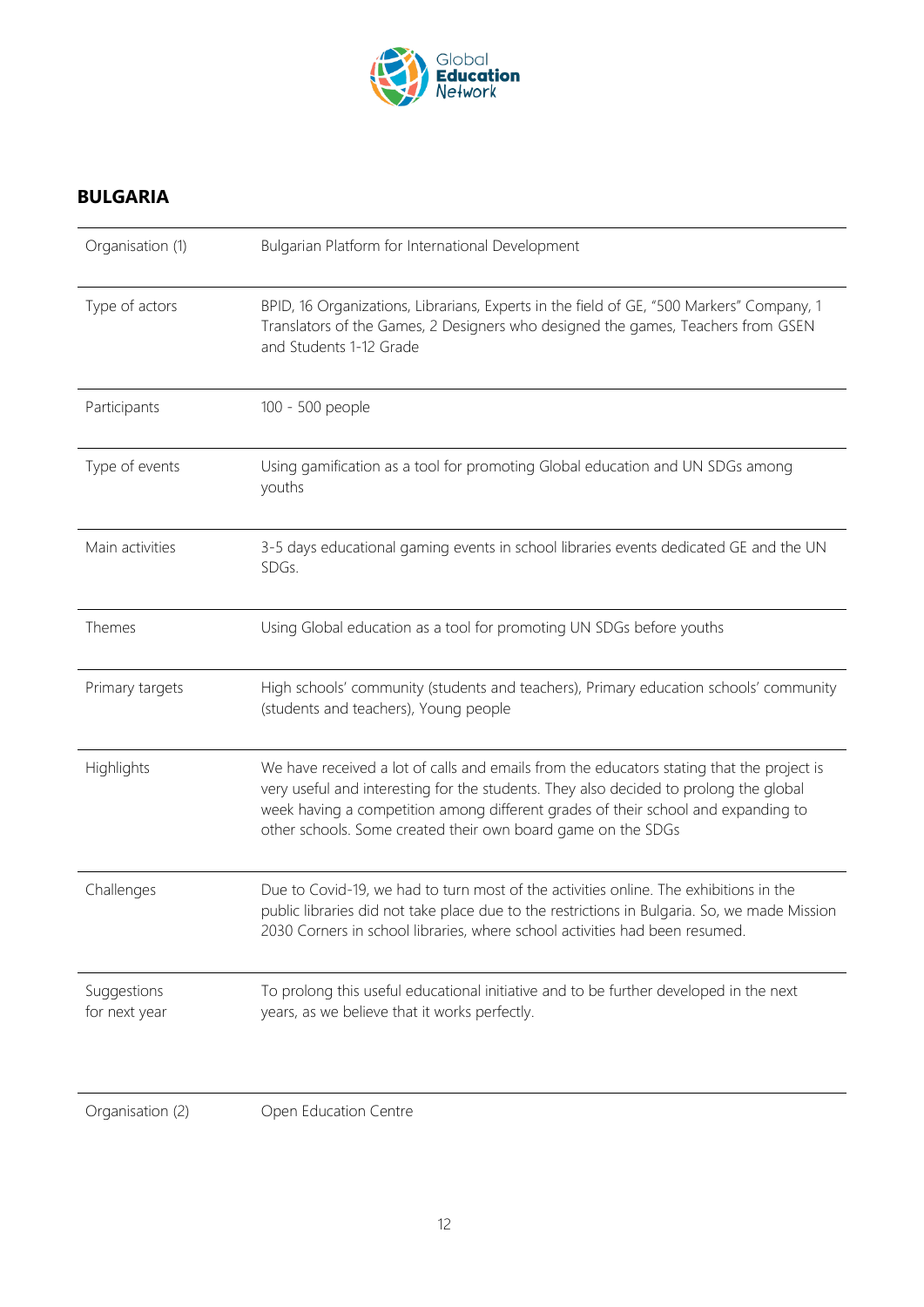

| Type of actors               | 4 High Schools, 2 NGO's                                                                                                                                                                                                                                                                                         |
|------------------------------|-----------------------------------------------------------------------------------------------------------------------------------------------------------------------------------------------------------------------------------------------------------------------------------------------------------------|
| Participants                 | Less than 100 people                                                                                                                                                                                                                                                                                            |
| Type of events               | Training for Youth Leaders, Workshops                                                                                                                                                                                                                                                                           |
| Main activities              | 3 workshops                                                                                                                                                                                                                                                                                                     |
| Themes                       | Media literacy, fighting hate speech                                                                                                                                                                                                                                                                            |
| Primary targets              | High schools' community (students and teachers)                                                                                                                                                                                                                                                                 |
| Highlights                   | Youth engagement in activities related to hate speech and fake news is very important.<br>These also are motivating topics for young people. It is also worth to refer that more<br>than the half of the participants were from disadvantaged groups - Roma origin families<br>with low social-economic status. |
| Challenges                   | The main challenge was to involve more people, which was difficult because end of<br>November coincided with one of the peaks of COVID-19 in the country and most of the<br>schools were functioning only online. We had to break some rules to organise the<br>workshops at school.                            |
| Suggestions<br>for next year | Let's hope the pandemics will not influence any more GEW so it will be easier to do<br>some campaigns which was not possible right now.                                                                                                                                                                         |

#### <span id="page-12-0"></span>**CROATIA**

| Organisation   | Centre for Peace Studies                                                      |
|----------------|-------------------------------------------------------------------------------|
| Type of actors | 2 Schools, 6 NGOs                                                             |
| Participants   | 100 - 500 people                                                              |
| Type of events | Campaigns, Conferences, Film Screening/Discussions, Photo Exhibitions, Street |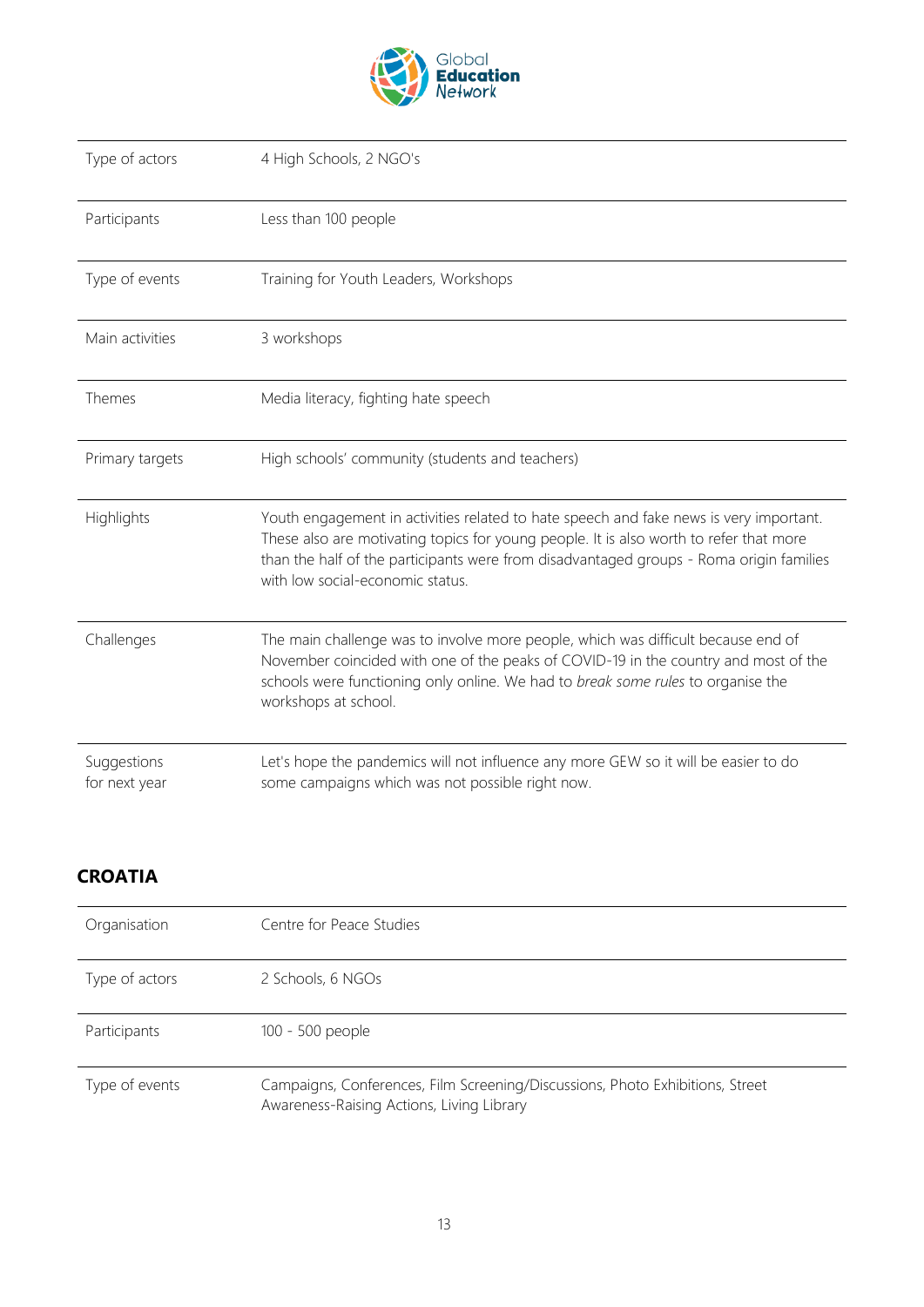

| Main activities              | 1 international GE conference in Slovenia with a group of teachers from Croatia<br>participating; 1 living library, 2 street interventions/awareness-raising actions, 1 online<br>seminar, 1 round table, 1 video campaign launch, 1 film screening/discussion, 1<br>international online panel.                                                                                        |
|------------------------------|-----------------------------------------------------------------------------------------------------------------------------------------------------------------------------------------------------------------------------------------------------------------------------------------------------------------------------------------------------------------------------------------|
| Themes                       | Climate Change, Environmental Sustainability, Gender Equality, Global Education as A<br>Tool, Information Technologies and Global Citizenship, Intercultural Dialogue, Media<br>Literacy, Quality Education                                                                                                                                                                             |
| Primary targets              | It really was a mix of different types: educators and practitioners, high school<br>communities, young people, wider public.                                                                                                                                                                                                                                                            |
| Highlights                   | The diversity of the activities organized was quite wide. There was also quite a lot of<br>interaction with citizens, perhaps more than in previous years - the activities were not<br>confined to the educational settings. Also, the joint online panel connecting Human<br>Rights and Climate Change was a pleasure to organize with two other GEW national<br>coordinators.         |
| Challenges                   | Covid was a challenge of course, due to the social distancing measures in place - it took<br>a bit more creativity and patience to organize events with these restrictions. Also, getting<br>the attention of media was a challenge - some separate GEW activities managed to<br>reach mainstream media, but we didn't manage to have the same result regarding the<br>Week as a whole. |
| Suggestions<br>for next year | More joint online events organized by national coordinators working together - like the<br>attempt we had with the climate panel (SLOGa, CPS, Lapas, NSC).                                                                                                                                                                                                                              |

#### <span id="page-13-0"></span>**CYPRUS**

| Organisation    | CARDET                                                                         |
|-----------------|--------------------------------------------------------------------------------|
| Type of actors  | School network (UNESCO schools), 100+ Government Representatives and NGOs      |
| Participants    | 500 - 1000 people                                                              |
| Type of events  | Conferences, School Debates, Seminars, Teacher Trainings, Toolkits, Workshops  |
| Main activities | 5 Seminars, 3 Workshops, 1 Teacher Training, 1 School Discussion, 1 Conference |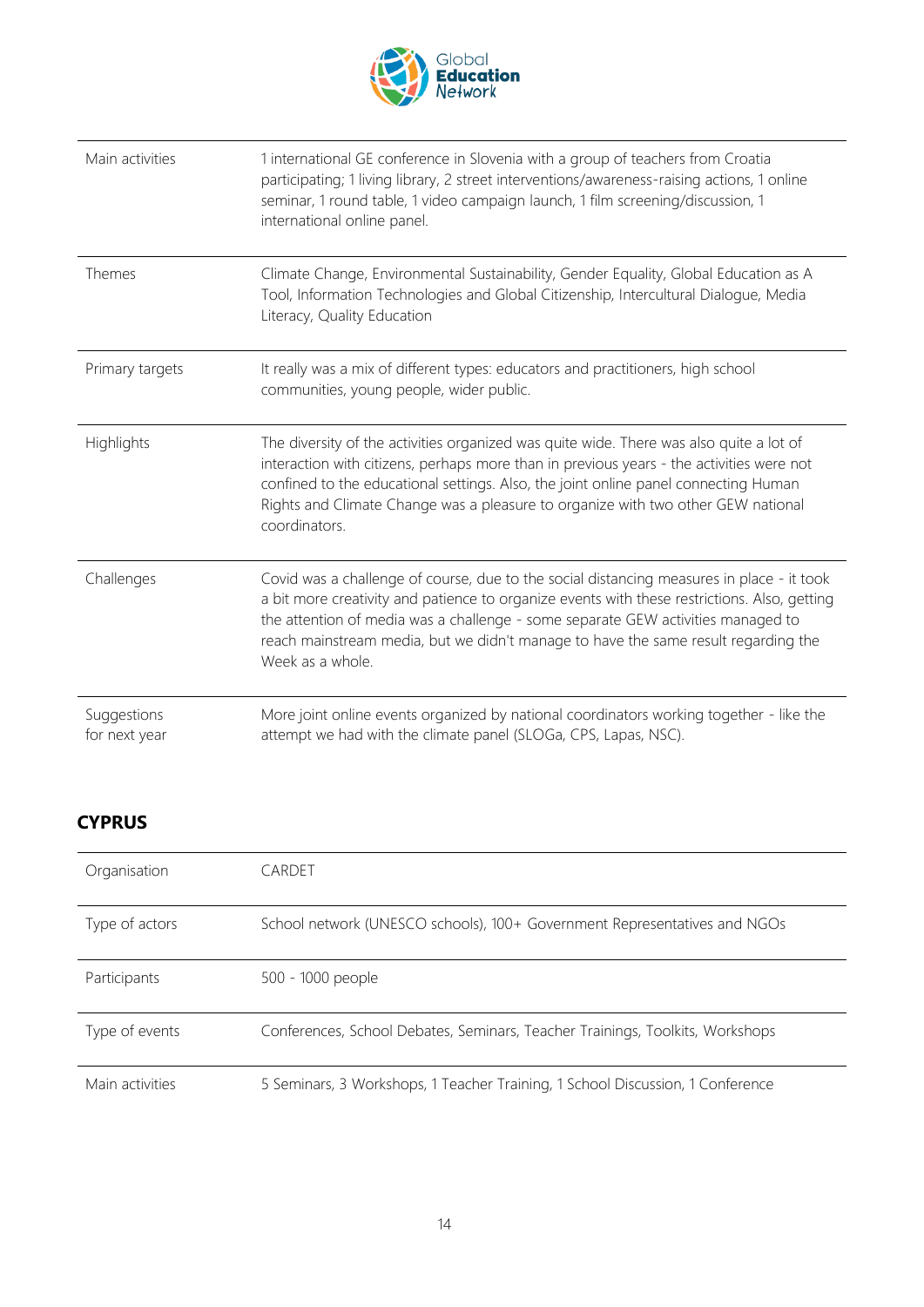

| Themes                       | Climate Change, Environmental Sustainability, Gender Equality, Global Education as A<br>Tool, Healthcare and Well-Being, Information Technologies and Global Citizenship,<br>Media Literacy, Migrations                                                                                                                                                                         |
|------------------------------|---------------------------------------------------------------------------------------------------------------------------------------------------------------------------------------------------------------------------------------------------------------------------------------------------------------------------------------------------------------------------------|
| Primary targets              | Educators and Practitioners, Elderly, Government Representatives, High School<br>Community, Media, Primary Education                                                                                                                                                                                                                                                            |
| Highlights                   | The EU Resilience and Reconstruction Plan was launched through the biggest<br>government funded sustainability conference around the same time as the GEW. We<br>collaborated with existing platforms (UNESCO schools) to deliver practical skills on how<br>to deliver activism in their schools and disseminated the breadth and depth of the GEW<br>to our extended network. |
| Challenges                   | It is needed to have a theme and a long horizon when designing events such as<br>seminars. For campaigns, workshops, and conferences an even larger time horizon is<br>needed for a successful outcome. Integrating them with existing institutions and<br>initiatives ensures long term sustainability.                                                                        |
| Suggestions<br>for next year | More relevant seminars/workshops/festivals for awareness, compulsory workshops to<br>students/teachers in GE priorities, landing page for Global Education in Cyprus<br>(repository of resources and actions).                                                                                                                                                                  |

| Organisation    | Czech Forum for Development Cooperation                                                                                                                                                                        |
|-----------------|----------------------------------------------------------------------------------------------------------------------------------------------------------------------------------------------------------------|
| Type of actors  | 60 Teachers directly, 22 000 Teachers indirectly (newsletter), 1200 Students, 20 Schools,<br>20 Government Representatives, 1120 People from the wider public, Public exhibitions<br>with thousands of people. |
| Participants    | 2500 - 5000 people                                                                                                                                                                                             |
| Type of events  | Conferences, School Debates, Seminars, Teacher Trainings, Toolkits, Workshops                                                                                                                                  |
| Main activities | 1 conference, 1 GCE festival, 2 photo exhibitions, 1 interactive exhibition on climate<br>change, 1 seminar (round table), 3 workshop, 1 special GEW newsletter for teachers                                   |
| Themes          | Climate Change, Environmental Sustainability, Global Education as a Tool, Healthcare<br>and Well-Being, Quality Education                                                                                      |
| Primary targets | Wider public                                                                                                                                                                                                   |

#### <span id="page-14-0"></span>**CZECH REPUBLIC**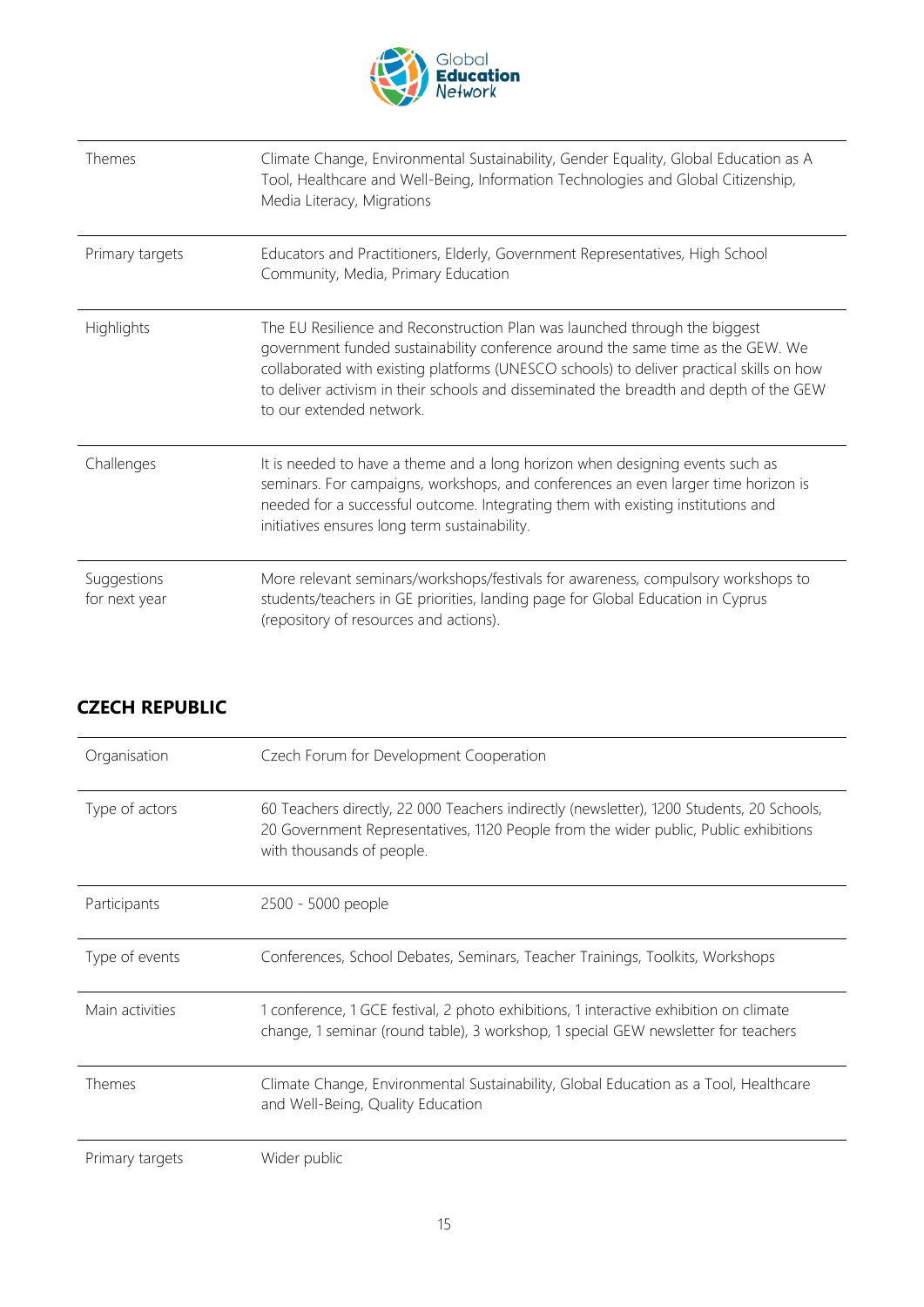

| Highlights                   | We consider the greatest success that GEW regularly receives the patronage of the event<br>by three key ministries (MFA, MoEducation, MoEnvironment), whose representatives<br>actively participate in events. We also managed to have greater impact thanks to online<br>events.                  |
|------------------------------|----------------------------------------------------------------------------------------------------------------------------------------------------------------------------------------------------------------------------------------------------------------------------------------------------|
| Challenges                   | We are a national platform and GEW preparation is always a participatory process in<br>which we try to involve as many of our member organizations as possible. This brings<br>some positives, but also several negatives. We want to focus on the effectiveness of<br>preparations for next year. |
| Suggestions<br>for next year | GEW 2022 takes place during the Czech Presidency. We will be honoured if the North-<br>South Centre participates in our international activities and sends its experts to events.                                                                                                                  |

#### <span id="page-15-0"></span>**DENMARK**

| Organisation                 | MUNDU - Center for global education     |
|------------------------------|-----------------------------------------|
| Participants                 | Less than 100 people                    |
| Type of events               | Facebook campaigning                    |
| Main activities              |                                         |
| Themes                       | Global Citizenship Education in general |
| Primary targets              | MUNDU's Facebook followers              |
| Suggestions<br>for next year | A hope for financing our work           |

#### <span id="page-15-1"></span>**ESTONIA**

| Organisation   | Eesti People to People          |
|----------------|---------------------------------|
| Type of actors | About 20 schools, about 10 NGOs |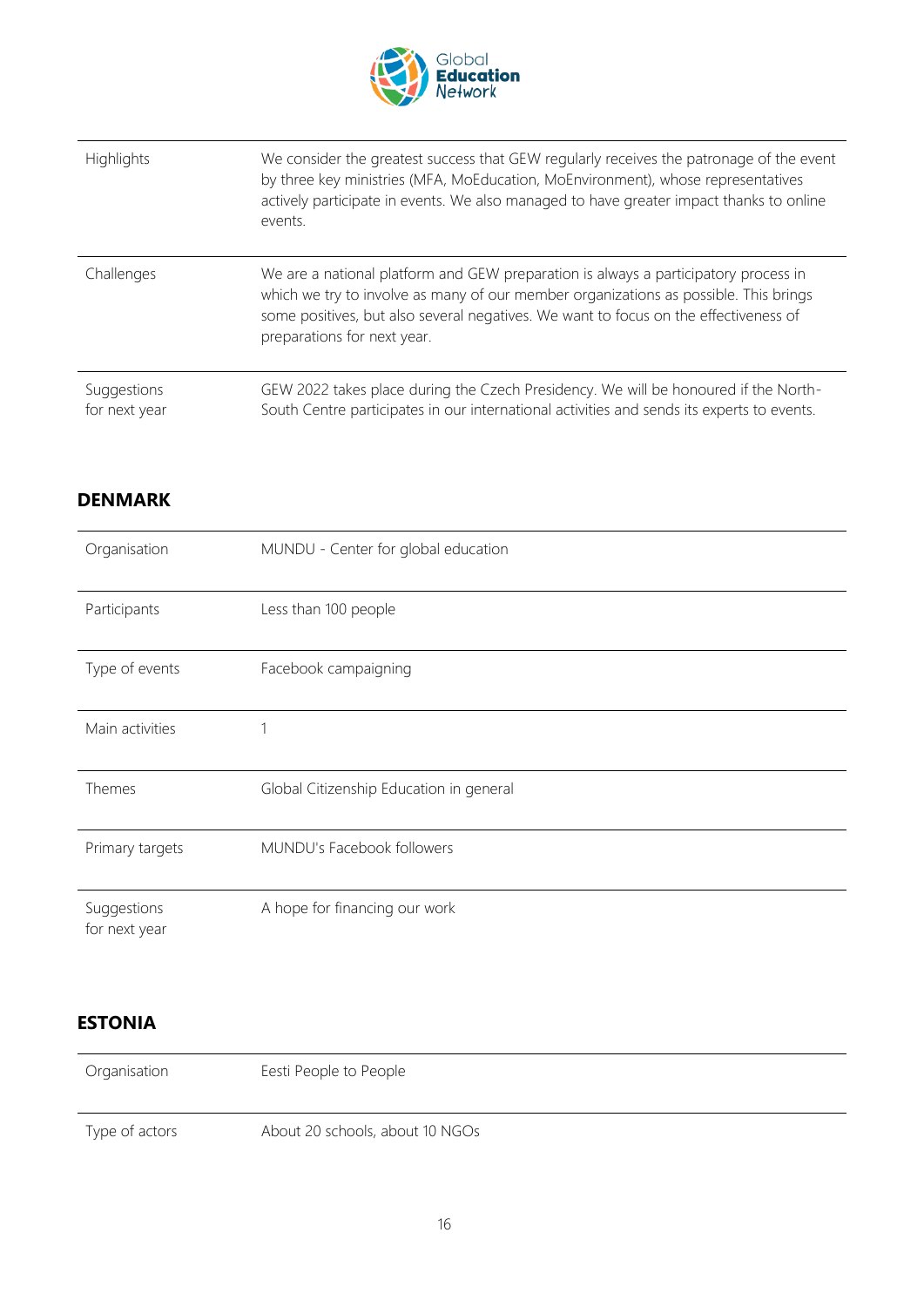

| Participants    | 500 - 1000 people                                                                                                                                                          |
|-----------------|----------------------------------------------------------------------------------------------------------------------------------------------------------------------------|
| Type of events  | Film Screening/Discussions, School Debates, Seminars, Storytelling Contest, Teacher<br>Trainings, Training for Youth Leaders, Workshops                                    |
| Main activities | About 20 (not all organises reported).                                                                                                                                     |
| Themes          | Climate Change, Environmental Sustainability, Gender Equality, Global Education as a<br>Tool, Intercultural Dialogue, Media Literacy, Migrations, Protection Of Minorities |
|                 |                                                                                                                                                                            |
| Primary targets | Young people                                                                                                                                                               |
| Highlights      | There were many young people and teachers involved in activities who did not hear<br>about SDGs and global education before.                                               |
| Challenges      | Most of activities were organised in the frame of different projects (Erasmus+, Nordplus,<br>$etc.$ ).                                                                     |

#### <span id="page-16-0"></span>**FRANCE**

| Organisation (1) | CRID - Festival des Solidarités                                                                                                                                                                                                                                                       |
|------------------|---------------------------------------------------------------------------------------------------------------------------------------------------------------------------------------------------------------------------------------------------------------------------------------|
| Type of actors   | 2500 actors, mainly NGOs but also schools and local communities                                                                                                                                                                                                                       |
| Participants     | More than 10000 people                                                                                                                                                                                                                                                                |
| Type of events   | Campaigns, Concerts, Conferences, Festivals (Art, Food, Music), Film<br>Screening/Discussions, Photo Exhibitions, Quizzes (Online/Apps/Live), School Debates,<br>Seminars, Street Awareness-Raising Actions, Teacher Trainings, Theatre Thematic<br>Performances, Toolkits, Workshops |
| Main activities  | Every year, around 4200 activities in France                                                                                                                                                                                                                                          |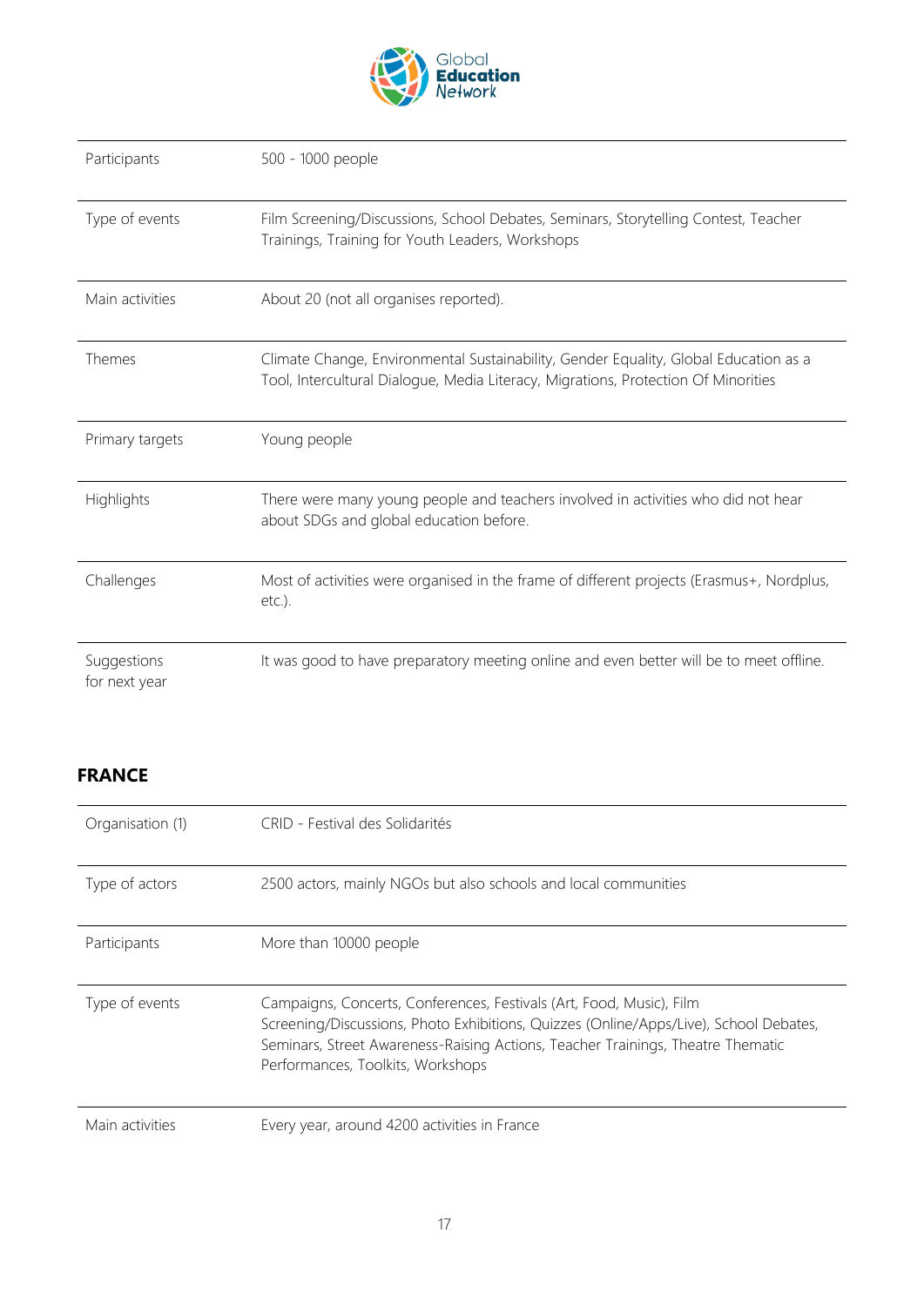

| Themes           | Climate Change, Decent Work, Environmental Sustainability, Gender Equality, Global<br>Education as a Tool, Healthcare and Well-Being, Information Technologies and Global<br>Citizenship, Intercultural Dialogue, Media Literacy, Migrations, Poverty and Hunger Relief,<br>Protection of Minorities, Quality Education, all subjects aimed at building a more just,<br>united and sustainable world |
|------------------|------------------------------------------------------------------------------------------------------------------------------------------------------------------------------------------------------------------------------------------------------------------------------------------------------------------------------------------------------------------------------------------------------|
| Primary targets  | Wider public                                                                                                                                                                                                                                                                                                                                                                                         |
| Highlights       | A great mobilization of our network despite the impacts of the pandemic. Since the<br>Solidarity Festival took place in November, we have not yet had time to make a report. It<br>will be in our website in March 2022                                                                                                                                                                              |
| Challenges       | Relaunch mobilization and resume qualitative support paused during the pandemic                                                                                                                                                                                                                                                                                                                      |
| Organisation (2) | ImGlobalCitizen (Name of the project)                                                                                                                                                                                                                                                                                                                                                                |
| Type of actors   | 15 schools and 1NGO                                                                                                                                                                                                                                                                                                                                                                                  |
| Participants     | Less than 100 people                                                                                                                                                                                                                                                                                                                                                                                 |
| Type of events   | workshops                                                                                                                                                                                                                                                                                                                                                                                            |
| Main activities  | 2 workshops                                                                                                                                                                                                                                                                                                                                                                                          |
| Themes           | Intercultural dialogue                                                                                                                                                                                                                                                                                                                                                                               |
| Primary targets  | High schools' community (students and teachers)                                                                                                                                                                                                                                                                                                                                                      |
| Highlights       | We were very happy with the positive responses and cooperation from the schools we<br>have contacted. Also, the participants were highly motivated and the positive feedback<br>they gave us suggests they really enjoyed and gained a lot from this workshop. Lastly,<br>the NSC kindly helped us whenever we needed, so the preparation process and the<br>implementation went smoother.           |
| Challenges       | Working with minors was challenging for the legal aspects as they differ from country to<br>country (image and personal data collection). Also, the workshop being registration-                                                                                                                                                                                                                     |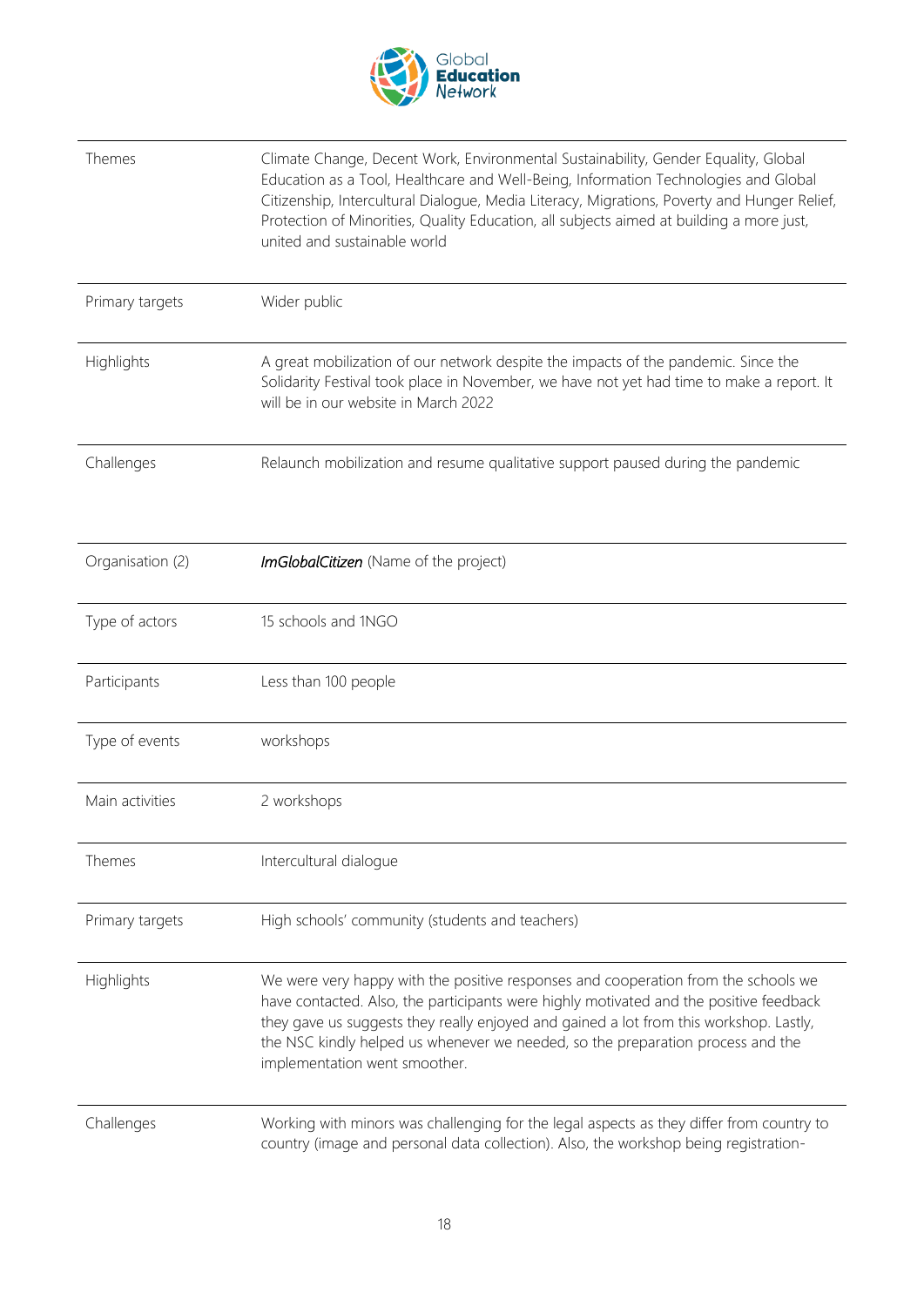

based and with a limited number of participants, estimating the participation/cancellation rate was challenging.

| Suggestions   | We would suggest having more detailed guidelines on how to proceed with the                                                                                                                           |
|---------------|-------------------------------------------------------------------------------------------------------------------------------------------------------------------------------------------------------|
| for next year | implementation. For example, have more information on what type of help/assistance<br>the NSC can provide us with or also the legal aspects to be taken into consideration for<br>the implementation. |

#### <span id="page-18-0"></span>**GERMANY**

| Organisation    | Informationsstelle Bildungsauftrag Nord-Süd/World UNiversity Service (WUS)                                                                                                                                                                                                                                                                                                                                                                                                                                                                                                                                                                                                                                                                                                                                                                                                                                                                                                                                          |
|-----------------|---------------------------------------------------------------------------------------------------------------------------------------------------------------------------------------------------------------------------------------------------------------------------------------------------------------------------------------------------------------------------------------------------------------------------------------------------------------------------------------------------------------------------------------------------------------------------------------------------------------------------------------------------------------------------------------------------------------------------------------------------------------------------------------------------------------------------------------------------------------------------------------------------------------------------------------------------------------------------------------------------------------------|
| Type of actors  | 33 organisations: Among them NGO, schools and 1 state actor. 22 actors of the group of<br>33 have not yet participated in GEW in former years.                                                                                                                                                                                                                                                                                                                                                                                                                                                                                                                                                                                                                                                                                                                                                                                                                                                                      |
| Type of events  | Campaign website www.globaleducationweek.de to present the activities of the partners                                                                                                                                                                                                                                                                                                                                                                                                                                                                                                                                                                                                                                                                                                                                                                                                                                                                                                                               |
| Main activities | During the GEW the Informationsstelle Bildungsauftrag Nord-Süd mainly informs a broad<br>public in the field of development politics and Global Education including states actors,<br>schools and, civil society stakeholders about the action week, the Global Education<br>Network and the NSC. Hereby, it uses its own network and a wide range of media<br>(website, electronic mailings, social media, print). As every year in April the campaign<br>website (www.globaleducationweek.de) was installed to inform visitors about the motto<br>and to offer a platform to participating organizations. The motto in Germany was<br>"Making digital learning fair worldwide" In June and September, emails were sent to 5001<br>stakeholders, schools and ministries to make them participate. The printed September<br>newsletter (edition of 6800 Ex.) included a short text on GEW 21 as well as and the action<br>postcard. Among others this newsletter was sent to 800 One World stores Germany-<br>wide. |
| Themes          | Poverty, Hunger and Climate Change to Digitalization, Fair Trade, Education, Health, a<br>Peace                                                                                                                                                                                                                                                                                                                                                                                                                                                                                                                                                                                                                                                                                                                                                                                                                                                                                                                     |
| Primary targets | States Actors, Schools and Universities, Civil Society                                                                                                                                                                                                                                                                                                                                                                                                                                                                                                                                                                                                                                                                                                                                                                                                                                                                                                                                                              |
| Highlights      | There was a wide range of stakeholders in 2021. A new intense cooperation with the<br>German NGO-network "Eine Welt Internet Konferenz (EWIK) has been started. The EWIK-<br>network hosts the Online-Portal "Globales Lernen" (global learning, see<br>www.globaleslernen.de). For GEW 2021 EWIK offered the online training series "The 17<br>Sustainable Development Goals - Learning Snacks for Teachers", which ran from 2 to 30<br>November 2021. On Tuesdays and Thursdays, two learning snacks of 60 minutes each                                                                                                                                                                                                                                                                                                                                                                                                                                                                                           |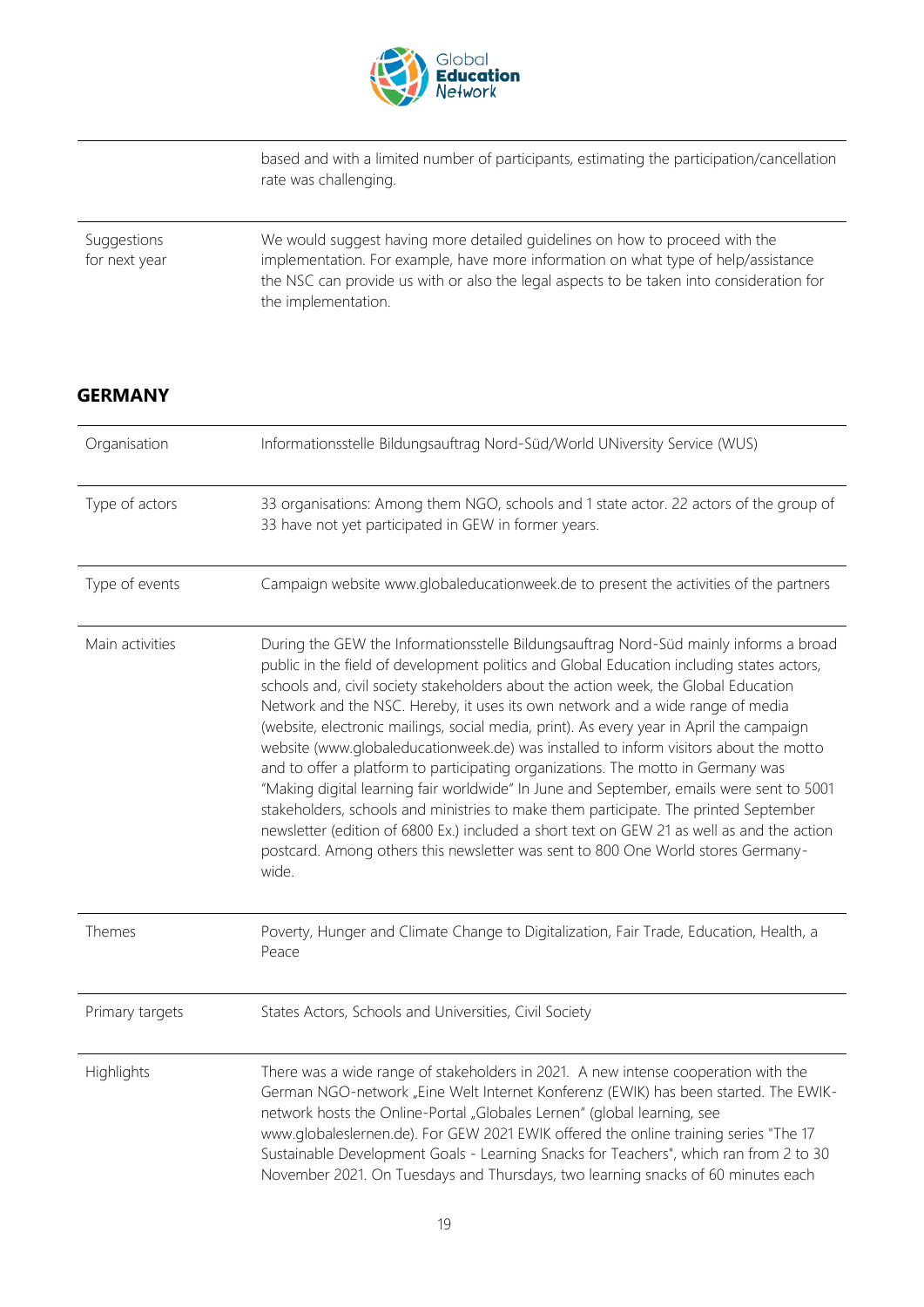

were presented on the 17 SDGs. Target group-specific topics were explained, teaching materials were presented, and practical methods discussed for classroom and distance learning.

Challenges This year, only three schools and 1 university participated. Maybe the educational sector was still very busy with the consequences of the ongoing covid-19-pandemic.

#### <span id="page-19-0"></span>**HUNGARY**

| Organisation    | HAND - Hungarian Association of NGOs for Development and Humanitarian Aid                                                                                                                                                                                                                                                                                                                                                    |
|-----------------|------------------------------------------------------------------------------------------------------------------------------------------------------------------------------------------------------------------------------------------------------------------------------------------------------------------------------------------------------------------------------------------------------------------------------|
| Type of actors  | 4 NGOs, 1 University head of department                                                                                                                                                                                                                                                                                                                                                                                      |
| Participants    | 500 - 1000 people                                                                                                                                                                                                                                                                                                                                                                                                            |
| Type of events  | Campaigns, Toolkits, Workshops                                                                                                                                                                                                                                                                                                                                                                                               |
| Main activities | 1 Communication Campaign, 1 Workshop, Updating and promoting globnev.hu website<br>by uploading useful teaching materials (lesson plans and toolkits on global education<br>topics)                                                                                                                                                                                                                                          |
| Themes          | Global education as a tool, Global education in pre-service teacher training                                                                                                                                                                                                                                                                                                                                                 |
| Primary targets | Educators, University students receiving pre-service teacher training, Decision-makers,<br>NGO representatives                                                                                                                                                                                                                                                                                                               |
| Highlights      | During HAND's GEW2021 campaign we managed to: rise attention to Global Education<br>on a wider scale, extend and promote globnev.hu website which stores teaching<br>materials on global education related topics for educators in various fields, initiate a<br>debate on the role and place of global education in pre-service teacher training, present<br>good practices for educators, share experiences and expertise. |
| Challenges      | We aimed to involve and raise the attention of those people who are interested in and<br>related to pre-service teacher training in Hungarian universities but haven't been in<br>contact with our organization before, so we had to find new channels and ways to reach<br>out to them.                                                                                                                                     |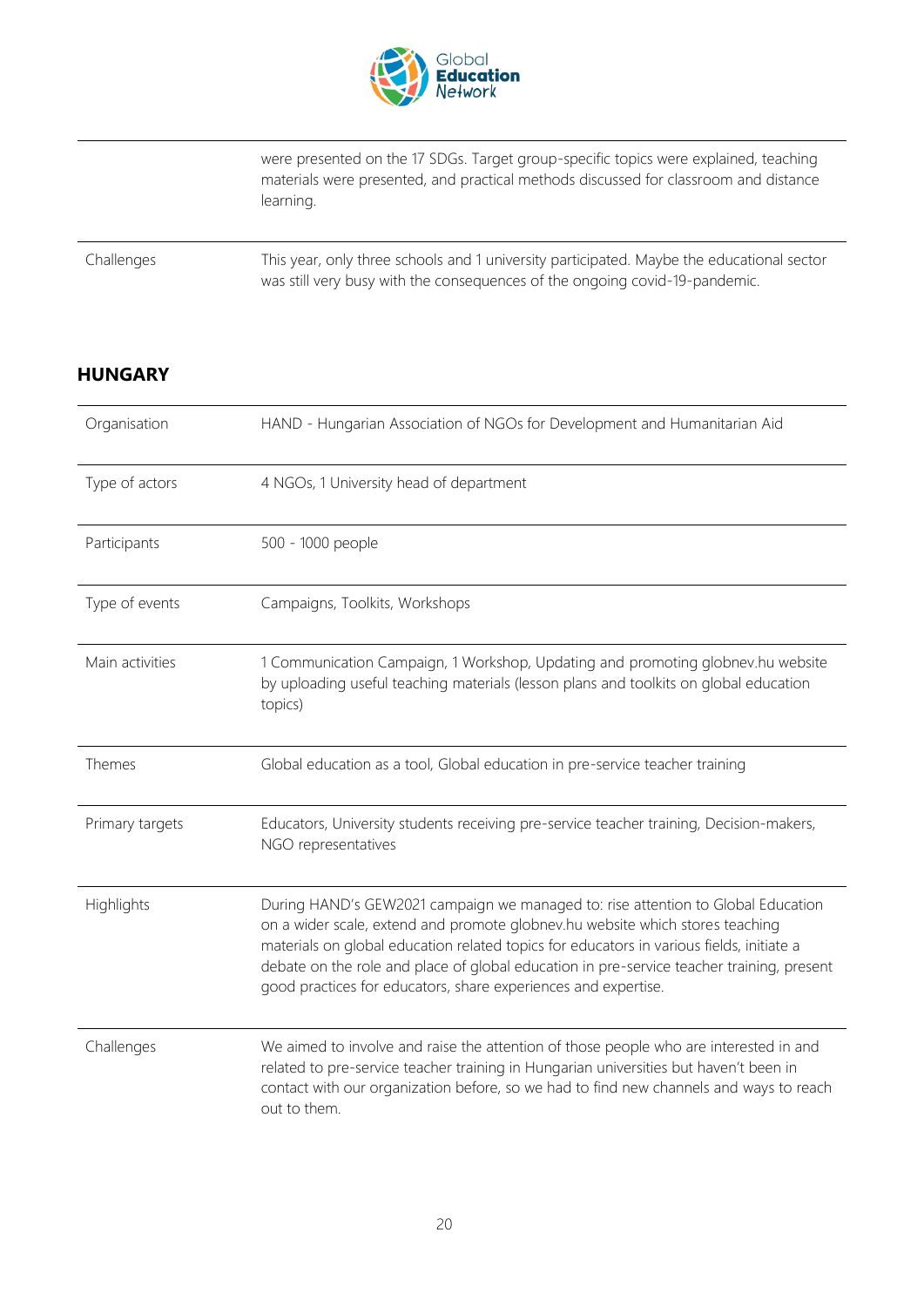

#### <span id="page-20-0"></span>**IRELAND**

| Organisation    | National Youth Council of Ireland                                                                                                                                                                                                                           |
|-----------------|-------------------------------------------------------------------------------------------------------------------------------------------------------------------------------------------------------------------------------------------------------------|
| Type of events  | Workshops, Webinars, Panel Discussions, Online Games                                                                                                                                                                                                        |
| Main activities | One World Week 2021: production of resources on the theme of Global Collective and<br>Identity, training workshops with young people and youth workers across Ireland, online<br>activities during OWW including webinars, panel discussions, online games. |
| <b>Themes</b>   | Global Collective and Identity, The Global YOUth - Journey to Act!                                                                                                                                                                                          |
| Primary targets | Young people and youth workers                                                                                                                                                                                                                              |
| Highlights      | One World Week 2021                                                                                                                                                                                                                                         |
|                 | <b>Resources</b>                                                                                                                                                                                                                                            |

#### <span id="page-20-1"></span>**ITALY**

| Organisation    | Il Nostro Pianeta                                                                                                                                                                                                                                                                                                                                                                                                                                                                                                                                                                                                                                                                                                                       |
|-----------------|-----------------------------------------------------------------------------------------------------------------------------------------------------------------------------------------------------------------------------------------------------------------------------------------------------------------------------------------------------------------------------------------------------------------------------------------------------------------------------------------------------------------------------------------------------------------------------------------------------------------------------------------------------------------------------------------------------------------------------------------|
| Type of actors  | 8 Schools, 6 NGOs, 1 University, 6 National Networks                                                                                                                                                                                                                                                                                                                                                                                                                                                                                                                                                                                                                                                                                    |
| Participants    | $5000 - 10000$ people                                                                                                                                                                                                                                                                                                                                                                                                                                                                                                                                                                                                                                                                                                                   |
| Type of events  | Campaigns, School Debates, Seminars, Street Awareness-Raising Actions, Workshops,<br>School Orientation Paths; Work-Related Learning Paths; Meetings;                                                                                                                                                                                                                                                                                                                                                                                                                                                                                                                                                                                   |
| Main activities | 1 Information campaign on Global Education Week on website and social networks<br>(Facebook and Instagram);<br>2 awareness raising campaigns in schools (1 against Cyberbullism and the other to<br>promote distance adoptions among classes - in collaboration with AVSI)<br>17 workshop - school inclusion activities for students (4 of them are still ongoing) on<br>supporting students finding their own study method; 9 Families workshops; 9 school<br>orientation paths in middle schools (+7 to be developed in march); 15 school debates<br>"Thinking about my future"; 5 Work-related learning path (3 of them are still ongoing) on<br>Bullism and Cyberbullism and on Distance Adoptions; 5 Literacy promotion activities |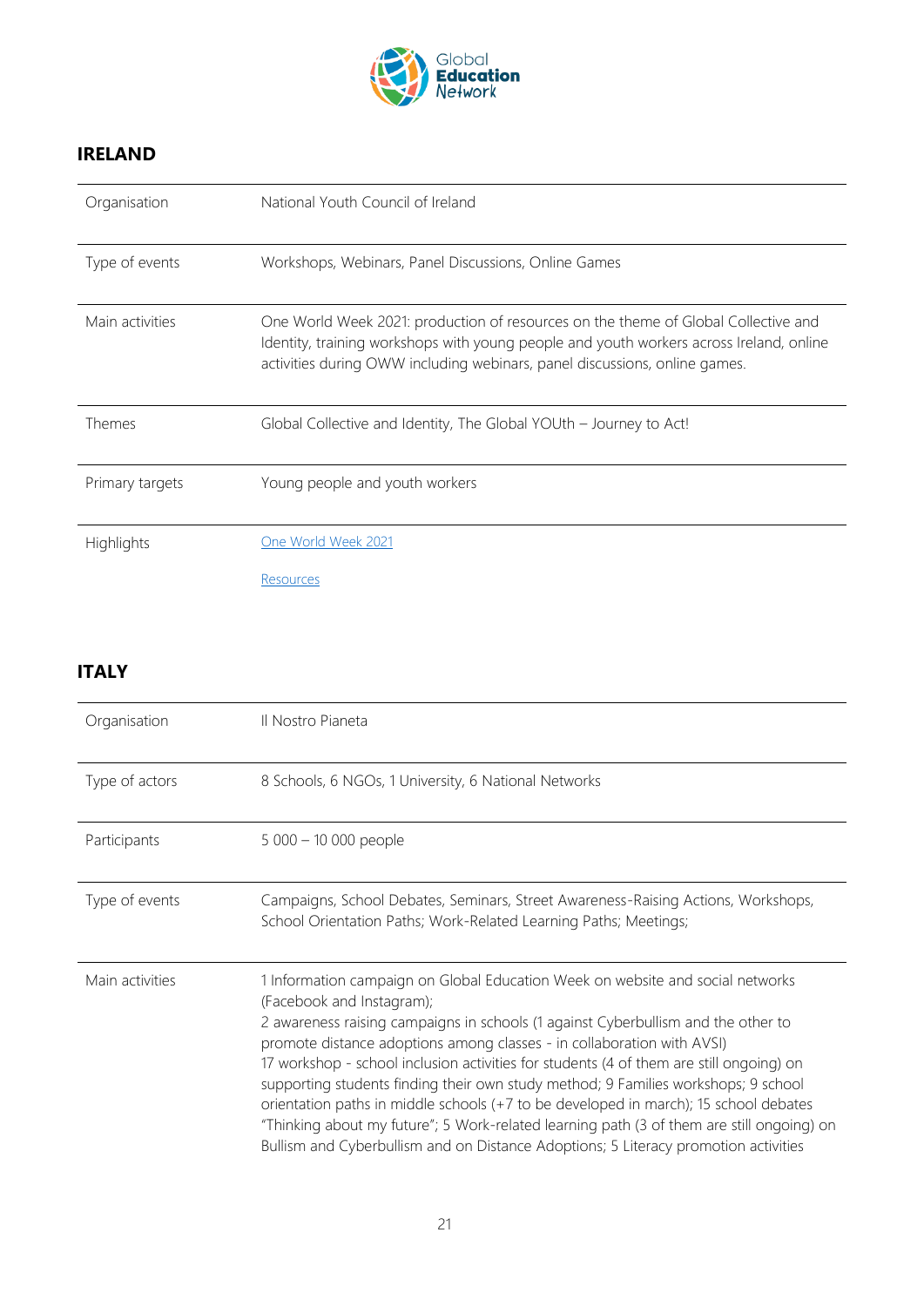

"Language as a tool for inclusion"; 3 Peer tutoring training activities "Thinking and acting together" (2 of them are still ongoing); 1 seminar; 1 meeting

| Themes                       | Gender equality, Global education as a tool, Information technologies and global<br>citizenship, Intercultural dialogue, Migrations, Quality education, School inclusion; School<br>Success; Cyberbullism; Distance Adoption                                                                                                                                                                                                     |
|------------------------------|----------------------------------------------------------------------------------------------------------------------------------------------------------------------------------------------------------------------------------------------------------------------------------------------------------------------------------------------------------------------------------------------------------------------------------|
| Primary targets              | High schools' community (students and teachers)                                                                                                                                                                                                                                                                                                                                                                                  |
| Highlights                   | The impact of GEW 2021 in Italy is so far positive. More and more schools are happy to<br>be involved and ask for our activities. We keep on working a lot with schools supporting<br>them in the fight against educational poverty - which has increased due to the Covid<br>emergency - offering education paths on study methods, school orientation,<br>cyberbullism and awareness raising theme such as distance adoptions. |
| Challenges                   | The main constraint was represented by the lack of financial resources to support costs<br>for organizing and advertising events.                                                                                                                                                                                                                                                                                                |
| Suggestions<br>for next year | Keeping on the focus on education, especially on the fight against educ. poverty - which<br>has dramatically increased over the last 2 years due to Covid emergency. In Italy in 2020<br>1.346.000 minors live in absolute poverty and the level of preparation has further<br>decreased for at least 1/3 students. Low connection; difficulty concentrating during<br>distance learning; loss of socio-emotional skills.        |

#### <span id="page-21-0"></span>**LATVIA**

| Organisation    | LAPAS                                                                                                                                                            |
|-----------------|------------------------------------------------------------------------------------------------------------------------------------------------------------------|
| Type of actors  | 41 schools; 3 government representatives; 6 universities; 16 NGOs                                                                                                |
| Participants    | 500 - 1000 people                                                                                                                                                |
| Type of events  | Campaigns, Conferences, Workshops                                                                                                                                |
| Main activities | Within one 1 campaign -> 26 workshops; 1 online campaign; 1 on-line conference; 1<br>international online co-host event (within NSC; Inga Belousa - responsible) |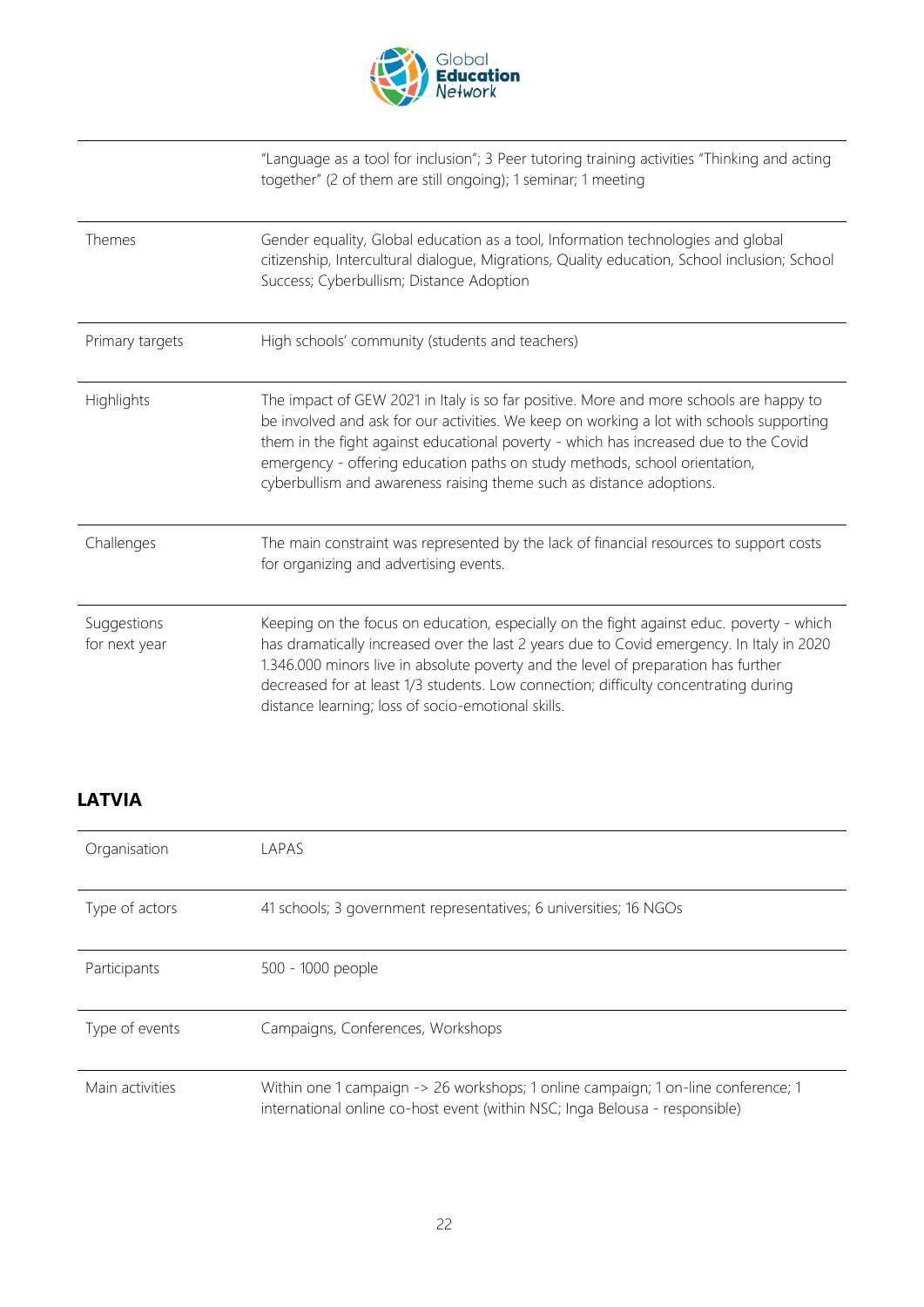

| Themes          | Climate Change, Gender Equality, Global Education as a Tool, Migrations, SDG's And<br>Global Education                                                                                                                                                  |
|-----------------|---------------------------------------------------------------------------------------------------------------------------------------------------------------------------------------------------------------------------------------------------------|
| Primary targets | Both: Educators and practitioners and High schools' community (students and teachers)                                                                                                                                                                   |
| Highlights      | The highlight was a conference HERE OUTSIDE: Acting Based on Global Competence<br>where we drew attention to the Latvian public on importance of the global education. It<br>was on-line, but very well attended and raised some important discussions. |
| Challenges      | The aspect of Covid-19, the lockdown in Latvia made the biggest impact of our<br>campaign activities (which happened from October till December) - it raised insecurity<br>and uncertainty among the organizers of local activities.                    |

#### <span id="page-22-0"></span>**LITHUANIA**

| Organisation    | Lietuvos mokinių neformaliojo švietimo centras (Lithuanian centre of non-formal youth<br>education)                                                                                                                                                                                                                |
|-----------------|--------------------------------------------------------------------------------------------------------------------------------------------------------------------------------------------------------------------------------------------------------------------------------------------------------------------|
| Type of actors  | 70 Schools, 2 Government Agencies                                                                                                                                                                                                                                                                                  |
| Participants    | 500 - 1000 people                                                                                                                                                                                                                                                                                                  |
| Type of events  | Photography Contest, Poster Contest, Quizzes (Online/Apps/Live), Seminars, Challenge<br>Week                                                                                                                                                                                                                       |
| Main activities | 3 Online Quizzes, 2 Seminars, A 7-Day Long Challenge Week, One Ongoing Artwork<br>Contest                                                                                                                                                                                                                          |
| Themes          | Climate change, Environmental sustainability, Healthcare and well-being, Information<br>technologies and global citizenship, Media literacy                                                                                                                                                                        |
| Primary targets | High schools' community (students and teachers)                                                                                                                                                                                                                                                                    |
| Highlights      | More people participated in the evens than anticipated and we received a lot of<br>engagement on social media. Online quizzes were very successful - we received many<br>thanks from the teachers for making the children work in groups, engage in important<br>topics and making it a fun and exciting activity. |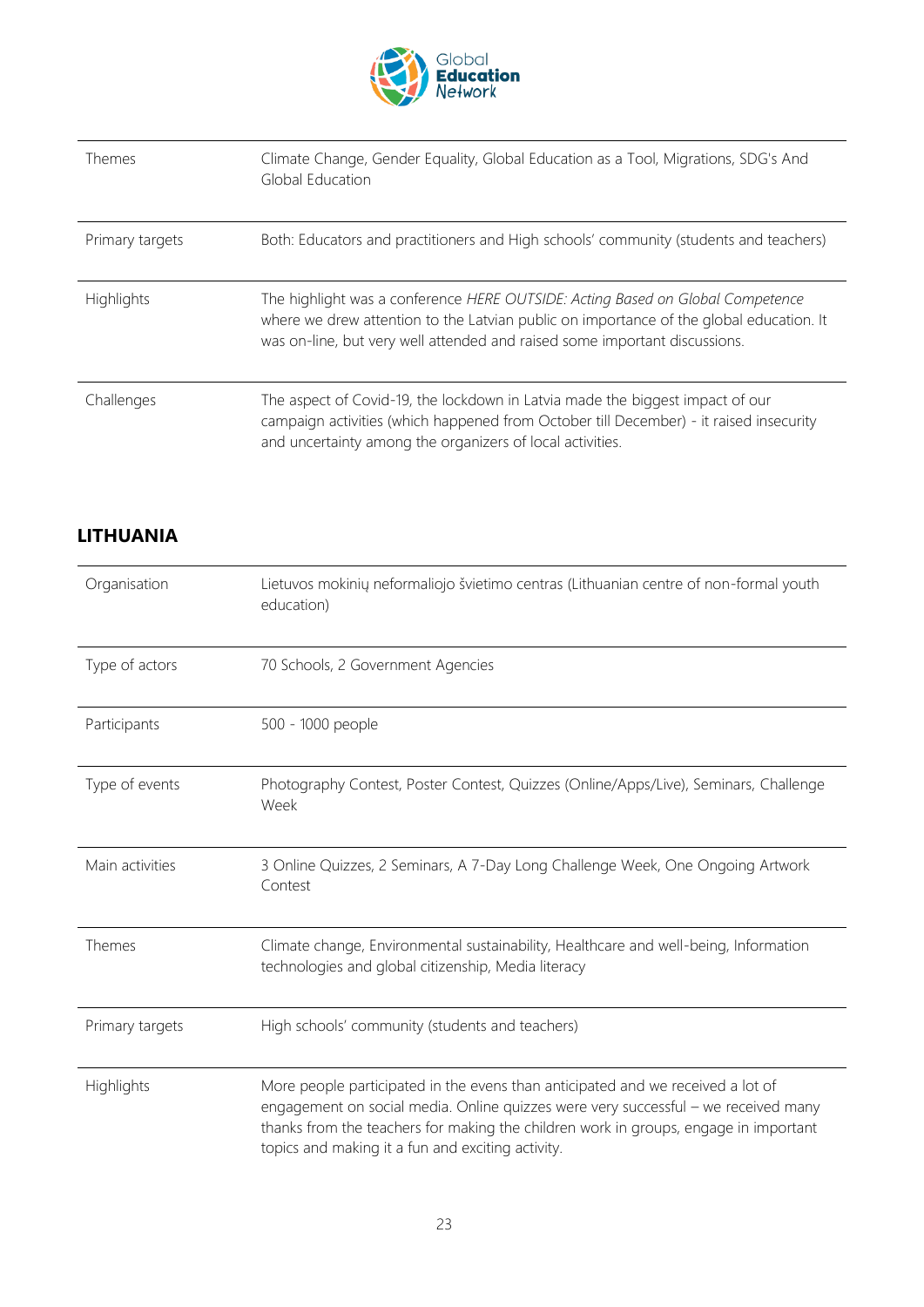

Challenges Since way more people wanted to participate in the online quizzes than ZOOM or MS Teams platforms allow, we had to change the platform and format. Instead, the quiz took place on YouTube live stream. This changed little regarding the reading of the questions; however, the communication of the participants was limited to the chat (which also received some unwanted spam). Regardless. the quiz went almost as expected.

#### <span id="page-23-0"></span>**MALTA**

| Organisation    | Ministry for Education                                                                                                                                                                                                                                                                                                                                                                                                                                                                                                                                                                                                                                                                                                                                                |
|-----------------|-----------------------------------------------------------------------------------------------------------------------------------------------------------------------------------------------------------------------------------------------------------------------------------------------------------------------------------------------------------------------------------------------------------------------------------------------------------------------------------------------------------------------------------------------------------------------------------------------------------------------------------------------------------------------------------------------------------------------------------------------------------------------|
| Type of actors  | Apart from the 8 schools which took on a whole-school approach in this initiative, several<br>other schools were involved through the Social Studies, European Studies and Media<br>Literacy teachers.                                                                                                                                                                                                                                                                                                                                                                                                                                                                                                                                                                |
| Participants    | 2500 - 5000 people                                                                                                                                                                                                                                                                                                                                                                                                                                                                                                                                                                                                                                                                                                                                                    |
| Type of events  | Poster Contest, School Debates, PowerPoint Presentations, Class Presentations                                                                                                                                                                                                                                                                                                                                                                                                                                                                                                                                                                                                                                                                                         |
| Main activities | 15 PowerPoint presentations discussing the following concepts: Global Education, Global<br>Education Week, Sustainable Development, Migration and Diversity. These were<br>presented to multiple classes according to the level of the students. 1 presentation was<br>prepared by a member of the Vice Squad to be used in European Studies/Social Studies<br>lessons in various schools, followed by a class discussion. Several other activities were<br>organised at the secondary level, including the creation of posters by Media Literacy<br>students. Activities held in primary schools include a musical puppet show, essay writing,<br>role plays, drawing, and presentations by students on the various traditions and cultures<br>which make us unique. |
| Themes          | Diversity and Migration                                                                                                                                                                                                                                                                                                                                                                                                                                                                                                                                                                                                                                                                                                                                               |
| Primary targets | Students and teachers at all levels (Kindergarten, Primary, Middle School, Secondary and<br>Post-Secondary levels).                                                                                                                                                                                                                                                                                                                                                                                                                                                                                                                                                                                                                                                   |
| Highlights      | Even though these are challenging times for all educators, this initiative was met by great<br>enthusiasm by all teachers who were involved. They immersed themselves totally in in it<br>and regarded it as a great learning opportunity for their students rather than additional<br>work. I also received very positive feedback regarding the students' participation in all the<br>activities.                                                                                                                                                                                                                                                                                                                                                                   |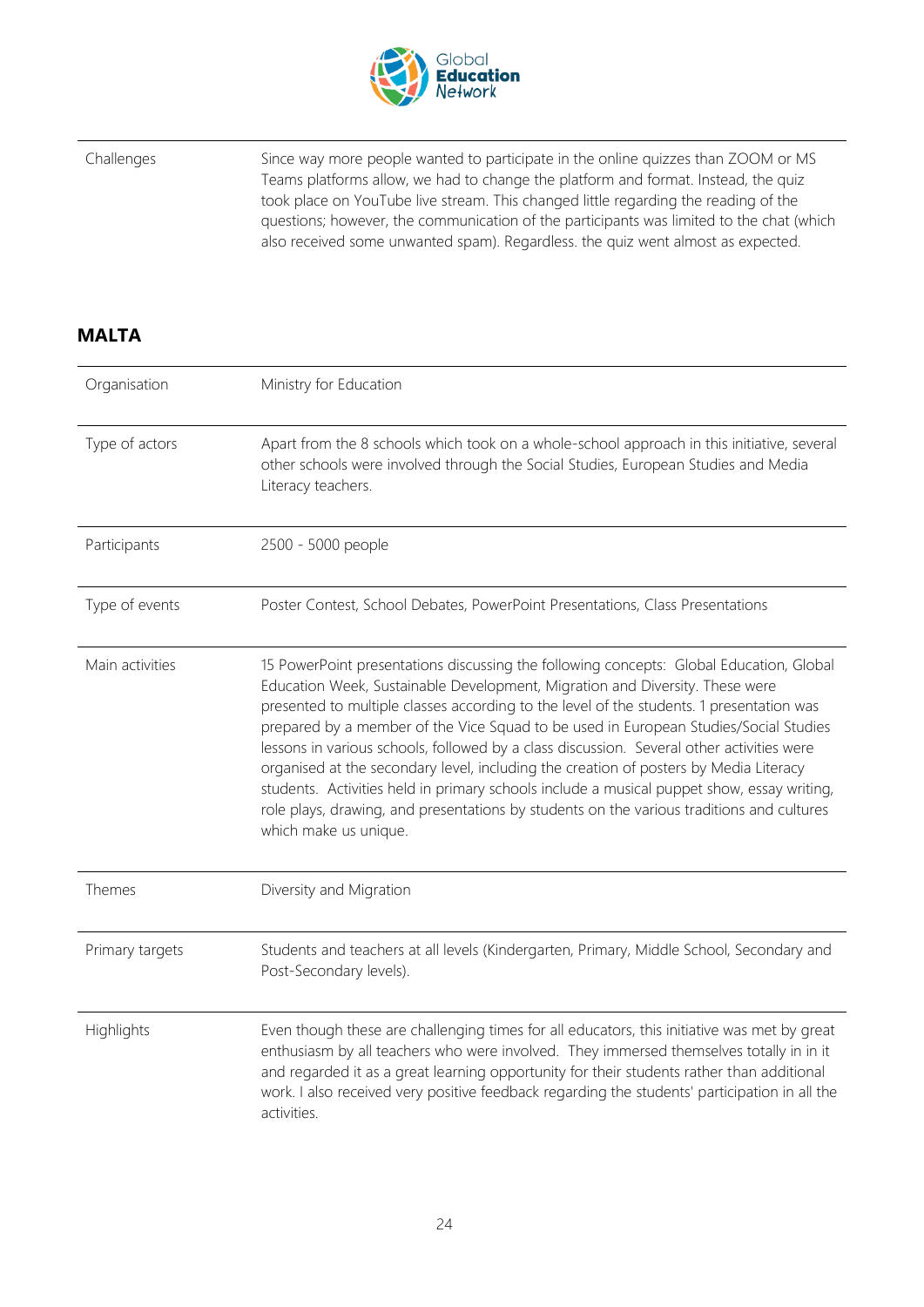

| Challenges                   | Time constraints, coupled with the change in the coordination of the GEW at national<br>level. One priority will be to involve more professionals with a background in GE in the<br>preparation of the Week. Another constraint was the lack of resources. Thus, we aim to<br>see if any budget can be allocated from the Ministry of Education, specifically for<br>GEW2022. |
|------------------------------|-------------------------------------------------------------------------------------------------------------------------------------------------------------------------------------------------------------------------------------------------------------------------------------------------------------------------------------------------------------------------------|
| Suggestions<br>for next year | While the info session organised prior to the GEW was very fruitful and helped clarifying<br>any questions about the initiative, maybe it would be ideal to create more awareness on<br>the importance of global education in general and the participation in this initiative, in<br>particular, through a series of presentations or resources.                             |

#### <span id="page-24-0"></span>**MONTENEGRO**

| Organisation    | Forum MNE                                                                                                                                                                                                                                                                                                                                                                                                    |
|-----------------|--------------------------------------------------------------------------------------------------------------------------------------------------------------------------------------------------------------------------------------------------------------------------------------------------------------------------------------------------------------------------------------------------------------|
| Type of actors  | Ten schools were involved in GEW: 6 vocational/high schools and 4 primary schools.<br>Also, one Resource Centre for children and youth with disabilities (with support of one<br>NGO) and one kindergarten.                                                                                                                                                                                                  |
| Participants    | 500 - 1000 people                                                                                                                                                                                                                                                                                                                                                                                            |
| Type of events  | Campaigns, Film Screening/Discussions, Quizzes (Online/Apps/Live), School Debates,<br>Workshops, Presentations, Debates, Discussions, Lectures, Planting Actions, Visits                                                                                                                                                                                                                                     |
| Main activities | 33 workshops, 6 presentations, 2 Film screenings, 2 quizzes, 2 visits, debates, 1 planting<br>action, 1 cleaning action, 1 humanitarian action, 1 choir class, 1 art section class, 1 class<br>survey                                                                                                                                                                                                        |
| Themes          | Climate Change, Environmental Sustainability, Gender Equality, Global Education as a<br>Tool, Healthcare and Well-Being, Information Technologies and Global Citizenship,<br>Intercultural Dialogue, Media Literacy, Protection Of Minorities, Quality Education                                                                                                                                             |
| Primary targets | Wider public                                                                                                                                                                                                                                                                                                                                                                                                 |
| Highlights      | The need for mutual respect, appreciation and understanding, learning from each other<br>(peer education), to help each other (solidarity), teamwork, constructive participation of<br>young people, awareness of conflict resolution and a clear understanding of the idea of<br>activism. Seeing the world from a broader perspective, developing critical thinking, and<br>dealing with complex problems. |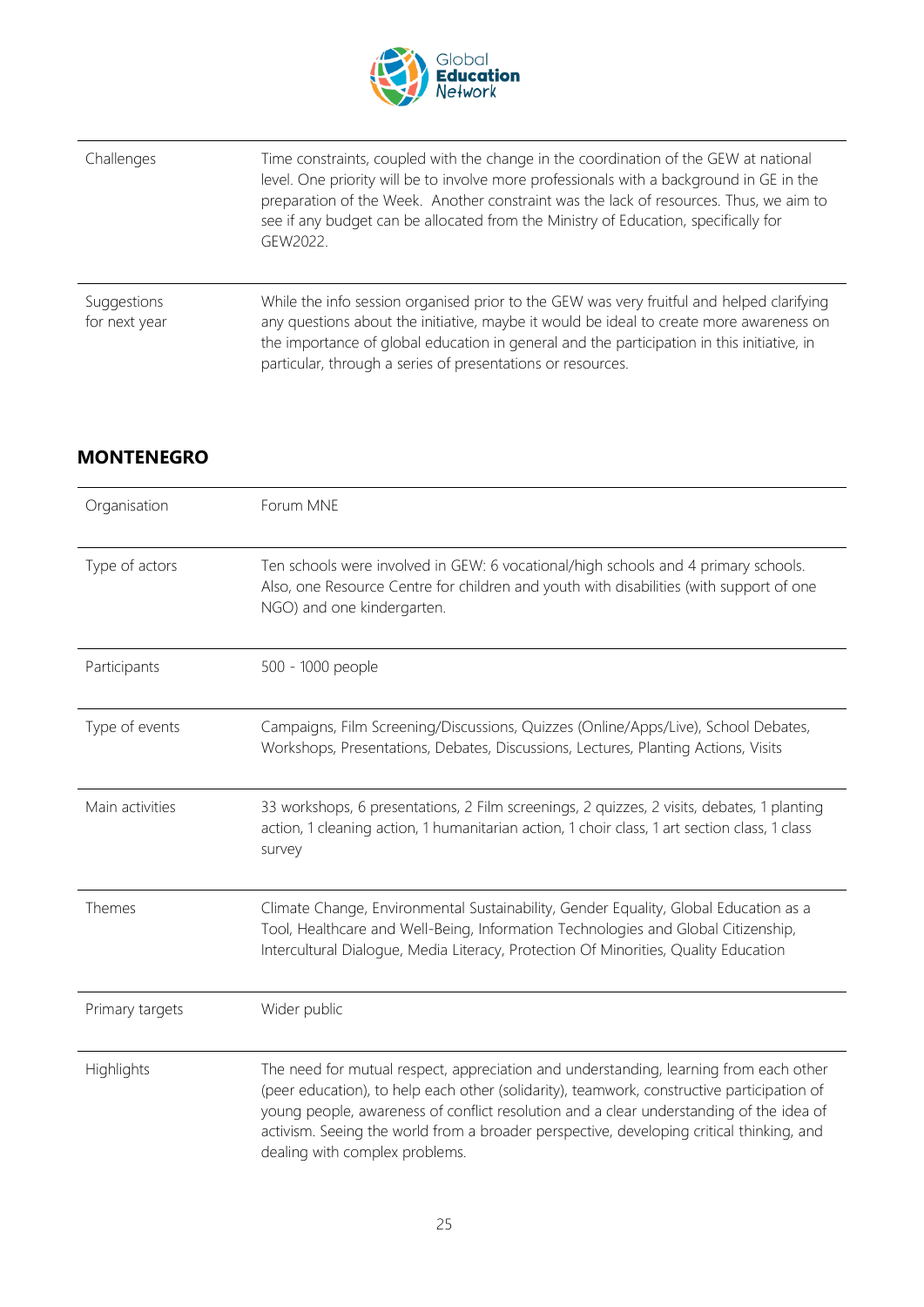

Challenges Cooperation with the local community, insufficient knowledge of the idea of activism by young people, how to organize the activity and harmonize it with the existing epidemiological measures, time management issues and struggles on gathering more people due to the pandemic.

#### <span id="page-25-0"></span>**MOROCCO**

| Organisation    | Moroccan Center for Civic Education (MCCE)                                                                                     |
|-----------------|--------------------------------------------------------------------------------------------------------------------------------|
| Type of actors  | 21 NGOs, 6 schools, 4 from the Arab education for all campaign                                                                 |
| Participants    | Less than 100 people                                                                                                           |
| Type of events  | Webinar: "Promoting Active Citizenship & Global Education for a more Sustainable &<br>Equitable World"                         |
| Main activities | 1                                                                                                                              |
| Themes          | Global education as a tool, Active Citizenship                                                                                 |
| Primary targets | NGO leaders, students, Arab education for all campaign                                                                         |
| Highlights      | 39. Outreach to MENA region                                                                                                    |
|                 | 40. Participation of high profile and active NGOs from North Africa and Middle<br>East                                         |
|                 | Involvement of regional consortium and networks of civic education across<br>the region.                                       |
|                 | 41. Debating global citizenship education issues and challenges of<br>implementation.                                          |
|                 | 42. Getting together different actors and key players of citizenship education from<br>the region.                             |
| Challenges      | - Challenges of network connection with some participants.<br>- Last minute cancellation of attendance from some participants. |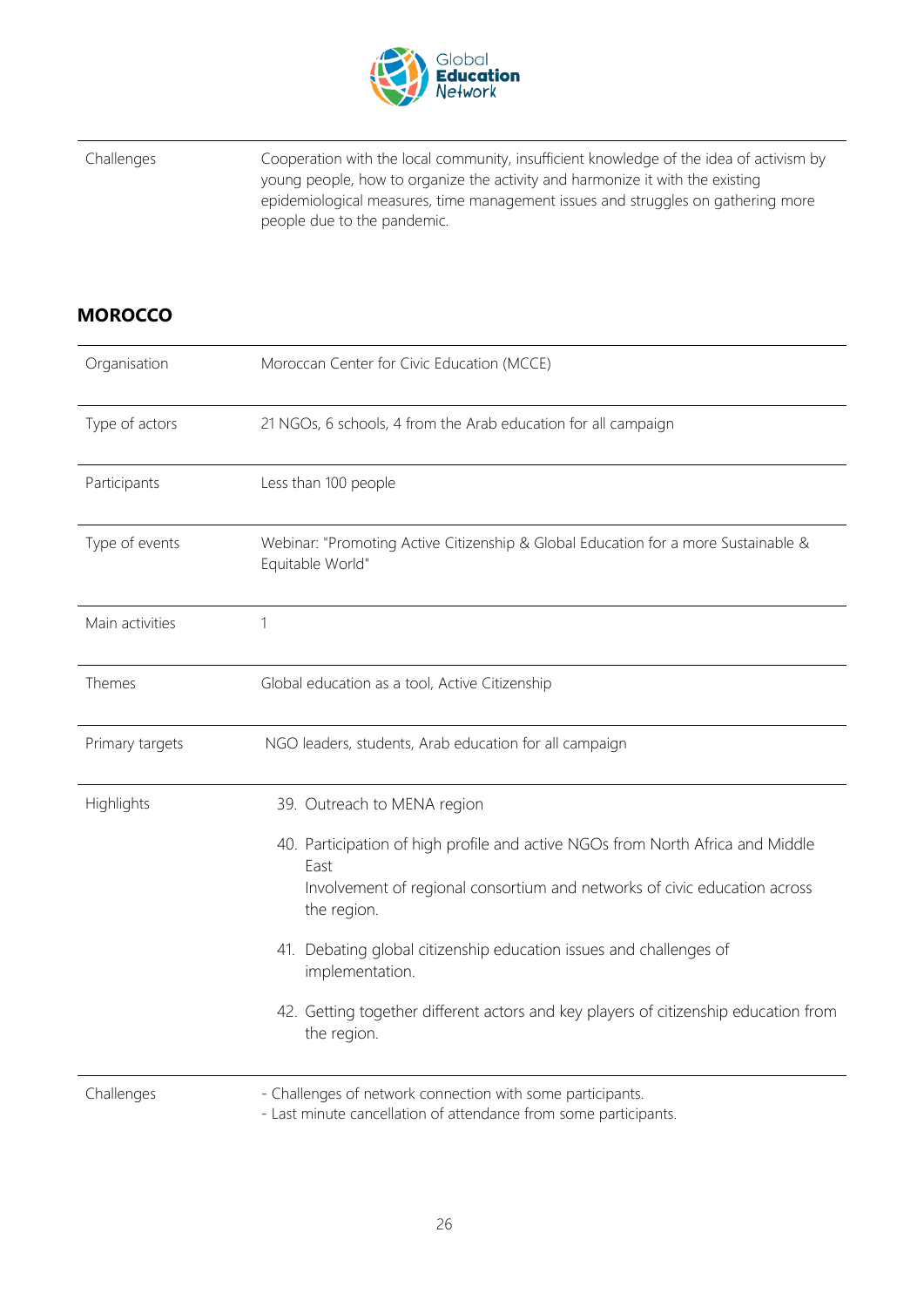

| Suggestions   | To Set up a steering committee to focus on:                                          |
|---------------|--------------------------------------------------------------------------------------|
| for next year | 1. Selecting suitable theme for next year.                                           |
|               | 2. to decide on a strategy as how to involve different partners including NGOs, mass |
|               | media and Youth                                                                      |

#### <span id="page-26-0"></span>**NORTH MACEDONIA**

| Organisation    | Association for Democratic Initiatives ADI                                                                                                                                        |
|-----------------|-----------------------------------------------------------------------------------------------------------------------------------------------------------------------------------|
| Type of actors  | 3 schools and 5 NGOs                                                                                                                                                              |
| Participants    | 100 - 500 people                                                                                                                                                                  |
| Type of events  | Campaigns, School Debates, Street Awareness-Raising Actions, Training for Youth<br>Leaders, Workshops                                                                             |
| Main activities | One campaign, three school debates, one street awareness-raising action, one training<br>for Youth leaders and six workshops                                                      |
| Themes          | Climate Change, Environmental Sustainability, Gender Equality, Healthcare and Well-<br>Being, Intercultural Dialogue, Media Literacy, Protection of Minorities, Quality Education |
|                 |                                                                                                                                                                                   |
| Primary targets | Young people                                                                                                                                                                      |
| Highlights      | 43. Developed peer education on the topic of gender equality and motivated<br>students to engage in a debate related to the topic.                                                |
|                 | 44. Strengthened youth capacities through development of workshops on career<br>counselling and media and digital literacy.                                                       |
|                 | 45. Supported a relaxed debates related to the quality of education, respect for<br>others and the inclusion of marginalized groups.                                              |
|                 | 46. Encouraged open discussion.                                                                                                                                                   |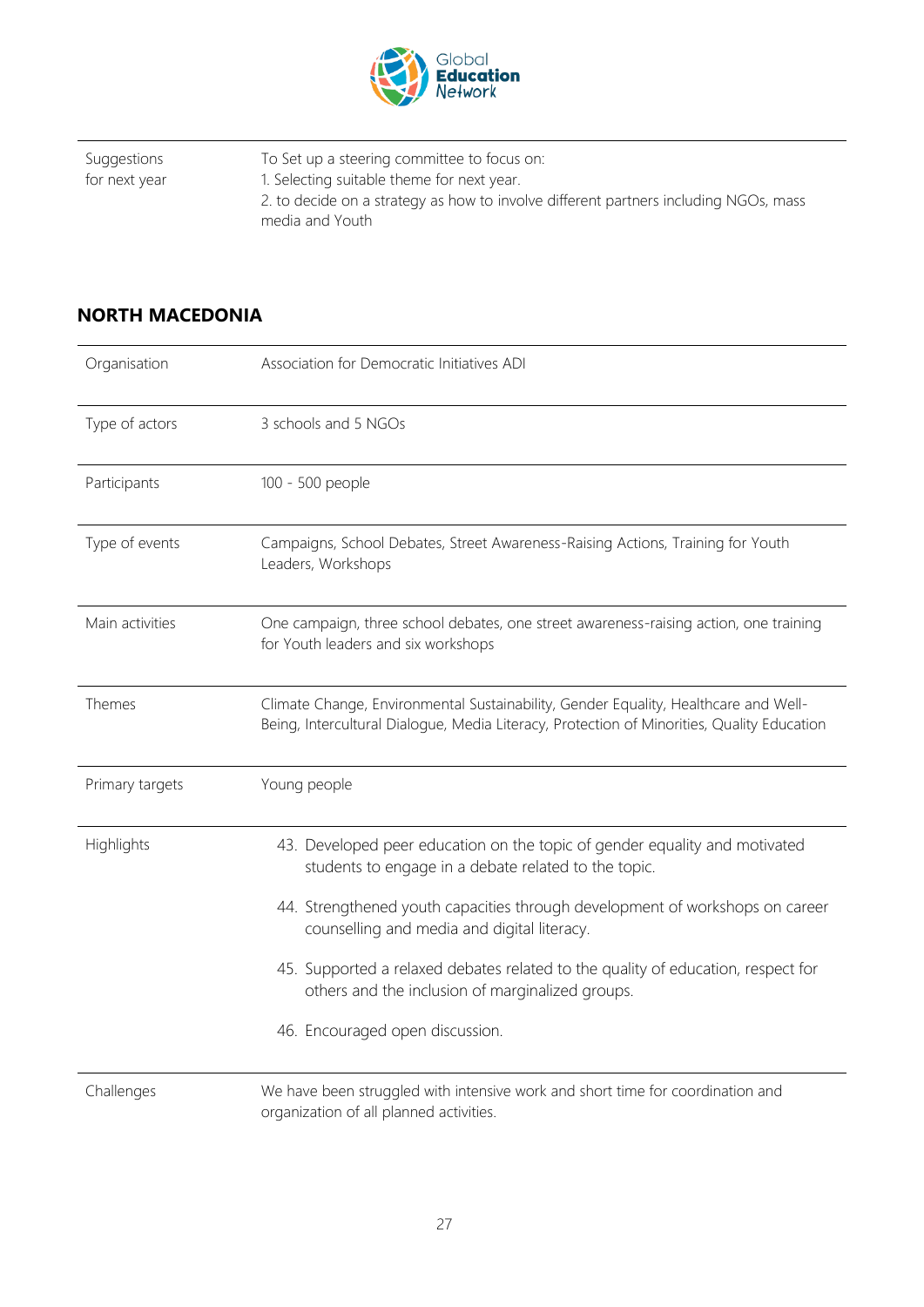

Suggestions for next year To continue with the same pace and enthusiasm as until now.

#### <span id="page-27-0"></span>**POLAND**

| Organisation    | Grupa Zagranica                                                                                                                                                                                                                                                                                                                                                                                                                                                                               |
|-----------------|-----------------------------------------------------------------------------------------------------------------------------------------------------------------------------------------------------------------------------------------------------------------------------------------------------------------------------------------------------------------------------------------------------------------------------------------------------------------------------------------------|
| Type of actors  | 1 Higher Education Institution; 1 library; 35 schools + 188 school groups (sometimes there<br>were more than 1 group from one school, we do not have specific statistics); 20 NGOs.                                                                                                                                                                                                                                                                                                           |
| Participants    | 500 - 1000 people                                                                                                                                                                                                                                                                                                                                                                                                                                                                             |
| Type of events  | Campaigns, Conferences, Film Screening/Discussions, Seminars, Toolkits, Training for<br>Youth Leaders, Workshops, On-Line Youth Festival; City Game; Global Escape Room;                                                                                                                                                                                                                                                                                                                      |
| Main activities | 1. Campaign - FB GEW 2021 website and 4 newsletters about GEW 2021 and ideas what<br>schools and other institutions might do (we define it as toolkit as well)<br>2. Workshops - 1 (2 day) workshop for youth leaders; about 20 workshops at schools.<br>3. One conference/seminar for teachers and educators<br>4. One training for youth leaders<br>5.5 film screenings (at schools)<br>6. One city game<br>7. One on-line youth festival (188 school groups)<br>8. One global escape room. |
| Themes          | Climate Change, Environmental Sustainability, Gender Equality, Intercultural Dialogue,<br>Migrations, Poverty and Hunger Relief                                                                                                                                                                                                                                                                                                                                                               |
| Primary targets | Well, we had more than one target: young people, primary education, high school<br>community, educators, and practitioners.                                                                                                                                                                                                                                                                                                                                                                   |
| Highlights      | 1. Due to the funding we had the opportunity to collect more information about activities<br>organised by schools and institutions.                                                                                                                                                                                                                                                                                                                                                           |
|                 | 2. On-line youth festival.                                                                                                                                                                                                                                                                                                                                                                                                                                                                    |
|                 | 3. Open space - the meeting to sum up the GEW 2021, but also talk about plans for next<br>year; quite big engagement on our FB event page; 4 editions of the GEW newsletter.                                                                                                                                                                                                                                                                                                                  |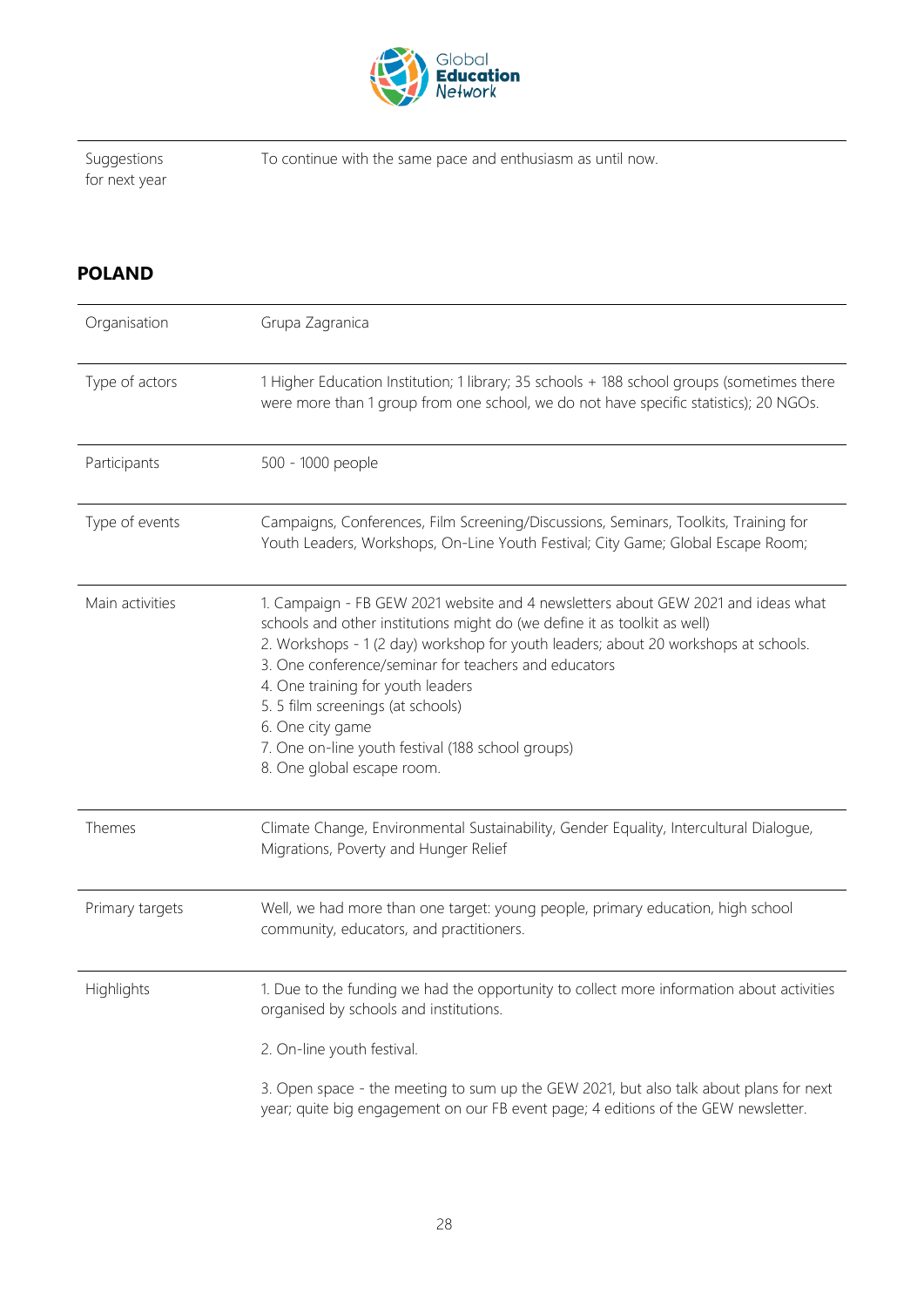

| Challenges                   | 1. We still struggle with the quality of the events organised by schools and institutions. As<br>the coordinating organisation, we do not have much influence here. We struggle<br>especially with pictures and visualisations of global South - so the code of conduct.                                                                                                                                                                              |
|------------------------------|-------------------------------------------------------------------------------------------------------------------------------------------------------------------------------------------------------------------------------------------------------------------------------------------------------------------------------------------------------------------------------------------------------------------------------------------------------|
|                              | 2. We struggle with engagement, especially this year - there is no good climate for<br>global education in Poland. It is perceived as a danger for the traditional and Christian<br>values of the Polish society. Teachers, still want to work in this area, but the educational<br>authorities are very strict here. So, the theme of migrations was not so very welcomed in<br>schools this year (also due to the situation at the eastern border). |
| Suggestions<br>for next year | Apart from the above-mentioned thing, I would plan with the whole network the<br>additional activities, like the workshops - to organise activities answering direct needs of<br>the network.                                                                                                                                                                                                                                                         |

#### <span id="page-28-0"></span>**PORTUGAL**

| Organisation    | Plataforma Portuguesa das ONGD                                                                                                                                                                                                                         |
|-----------------|--------------------------------------------------------------------------------------------------------------------------------------------------------------------------------------------------------------------------------------------------------|
| Type of actors  | All type of stakeholders. The data is not disaggregated in such a way.                                                                                                                                                                                 |
| Participants    | 100 - 500 people                                                                                                                                                                                                                                       |
| Type of events  | seminars, training for Youth leaders, workshops                                                                                                                                                                                                        |
| Main activities | 1 Online Seminar, 1 Training for Youth Leaders, 1 Workshop for organizations                                                                                                                                                                           |
| Themes          | Global Education; Digitalization                                                                                                                                                                                                                       |
| Primary targets | Young people                                                                                                                                                                                                                                           |
| Highlights      | The in-depth reflections and discussions about the impact of digitalization in educating<br>the next generations; assuming and realizing that this is a Global education topic;<br>multiplying future GE facilitators on the north region of Portugal. |
| Challenges      | Articulation of different entities' visions, perspectives and wishes is a long process and<br>sometimes divergent.                                                                                                                                     |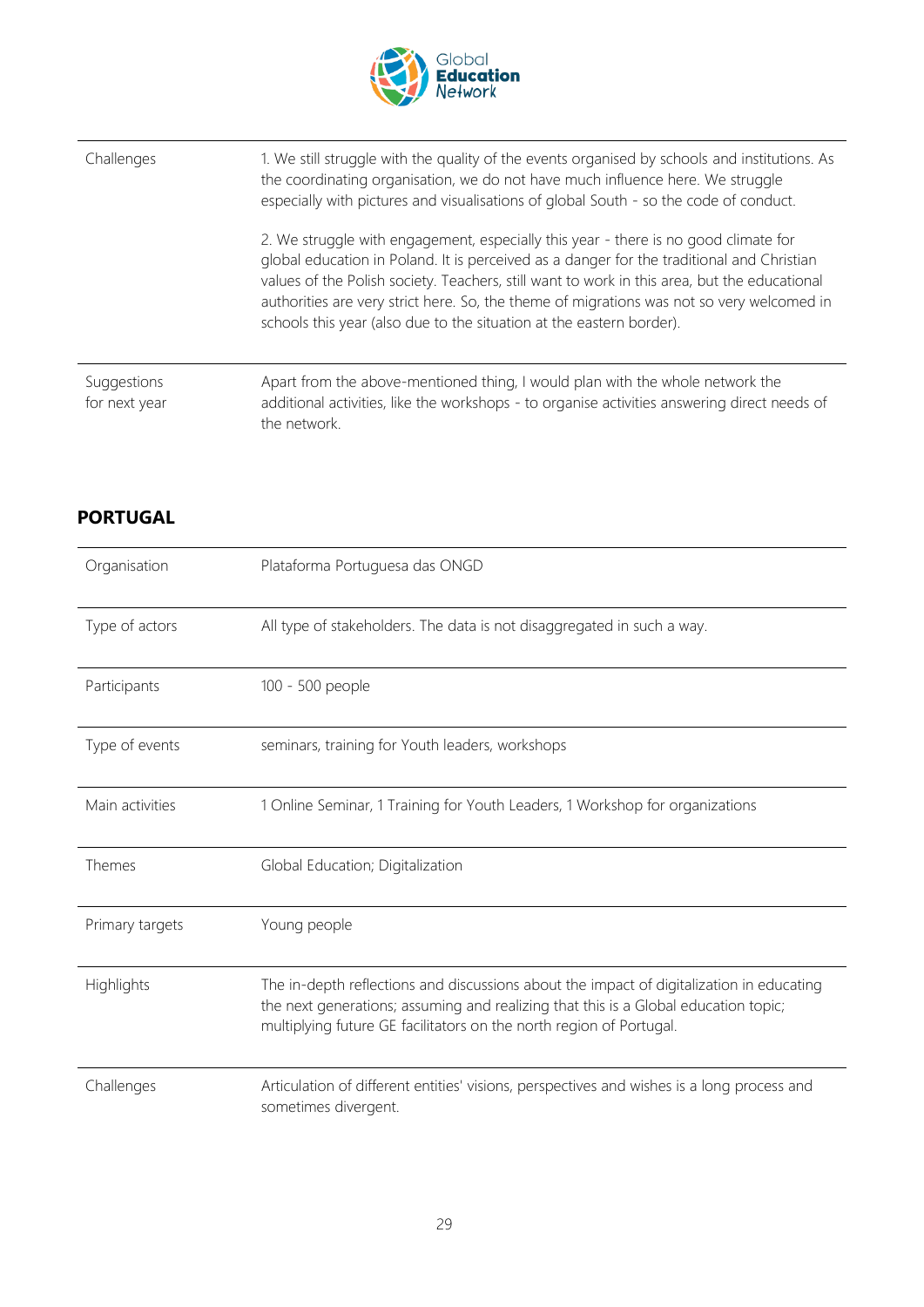

Suggestions for next year Improve communication with coordinators, because sometimes it is not clear what is going to happen and when.

#### <span id="page-29-0"></span>**ROMANIA**

| Organisation    | Ministry of Education                                                                                                                                                                                                                                                                                                                             |
|-----------------|---------------------------------------------------------------------------------------------------------------------------------------------------------------------------------------------------------------------------------------------------------------------------------------------------------------------------------------------------|
| Type of actors  | The success of the activities organised during the Global Education Week was due to the<br>joint efforts of schools (1590), NGOs (more than 70) and the local authorities (more than<br>50)                                                                                                                                                       |
| Participants    | More than 10000 people                                                                                                                                                                                                                                                                                                                            |
| Type of events  | Campaigns, Concerts, Conferences, Festivals (Art, Food, Music), Film<br>Screening/Discussions, Photo Exhibitions, Poster Contest, Quizzes (Online/Apps/Live),<br>School Debates, Seminars, Street Awareness-Raising Actions, Theatre Thematic<br>Performances, Toolkits, Workshops, Interviews, Marches, Project Competition, Street<br>Campaigns |
| Main activities | Considering the large number of activities, there aren't such detailed statistics. There<br>were organised more than 5000 activities.                                                                                                                                                                                                             |
| Themes          | Climate change, Environmental sustainability, Global education as a tool, Healthcare and<br>well-being, Information technologies and global citizenship, Intercultural dialogue, Media<br>literacy, Poverty and hunger relief, Quality education                                                                                                  |
| Primary targets | Local Communities and Authorities                                                                                                                                                                                                                                                                                                                 |
| Highlights      | 47. The involvement of students in information campaigns held at community<br>level and in collecting community members' opinion on issues of local interest<br>with the view to setting the next steps of their actions.                                                                                                                         |
|                 | 48. The interest of students with special educational needs of getting involved in<br>community campaigns.                                                                                                                                                                                                                                        |
|                 | 49. The holistic approach to the GEW theme                                                                                                                                                                                                                                                                                                        |

Challenges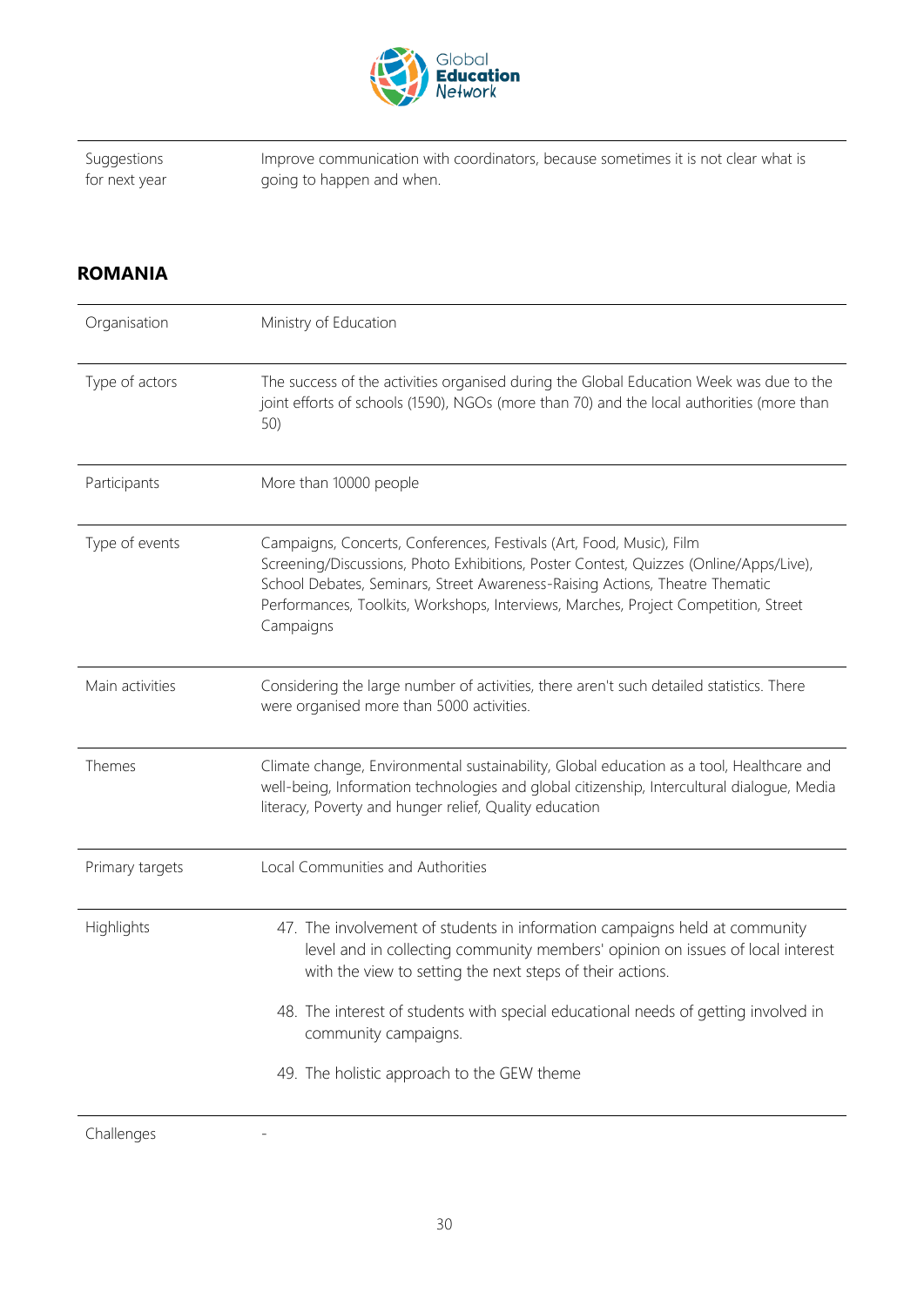

Suggestions for next year 50. Youth and the Internet

51. The importance of a quality education for all

#### <span id="page-30-0"></span>**SERBIA**

| Organisation                 | Centre for Youth Work                                                                                                                                                                                                                                                                                                                                  |
|------------------------------|--------------------------------------------------------------------------------------------------------------------------------------------------------------------------------------------------------------------------------------------------------------------------------------------------------------------------------------------------------|
| Type of actors               | 7 NGOs, 8 schools, 1 government representative                                                                                                                                                                                                                                                                                                         |
| Participants                 | 500 - 1000 people                                                                                                                                                                                                                                                                                                                                      |
| Type of events               | campaigns, film screening/discussions, poster contest, quizzes (online/apps/live), school<br>debates, workshops, blog writing and literary work                                                                                                                                                                                                        |
| Main activities              | 3 campaigns, 1 film screening and discussion, 1 poster contest, 1 quiz, 1 school debate, 11<br>workshops, 1 blog, 1 collection of literary work                                                                                                                                                                                                        |
| Themes                       | Gender equality                                                                                                                                                                                                                                                                                                                                        |
| Primary targets              | Young people                                                                                                                                                                                                                                                                                                                                           |
| Highlights                   | Some of the activities conducted in Serbia within the GEW21 included: collection of<br>literary works "Those who are forgotten, series of workshops with children with disabilities<br>about gender (and other forms of) equality, movie competition with the theme of gender<br>equality, quiz night about global education and gender equality, etc. |
| Challenges                   | The visibility, promotion, and recognition of Global education in Serbia can still be<br>improved.                                                                                                                                                                                                                                                     |
| Suggestions<br>for next year | Start with the preparation process even earlier and to make joint visibility materials                                                                                                                                                                                                                                                                 |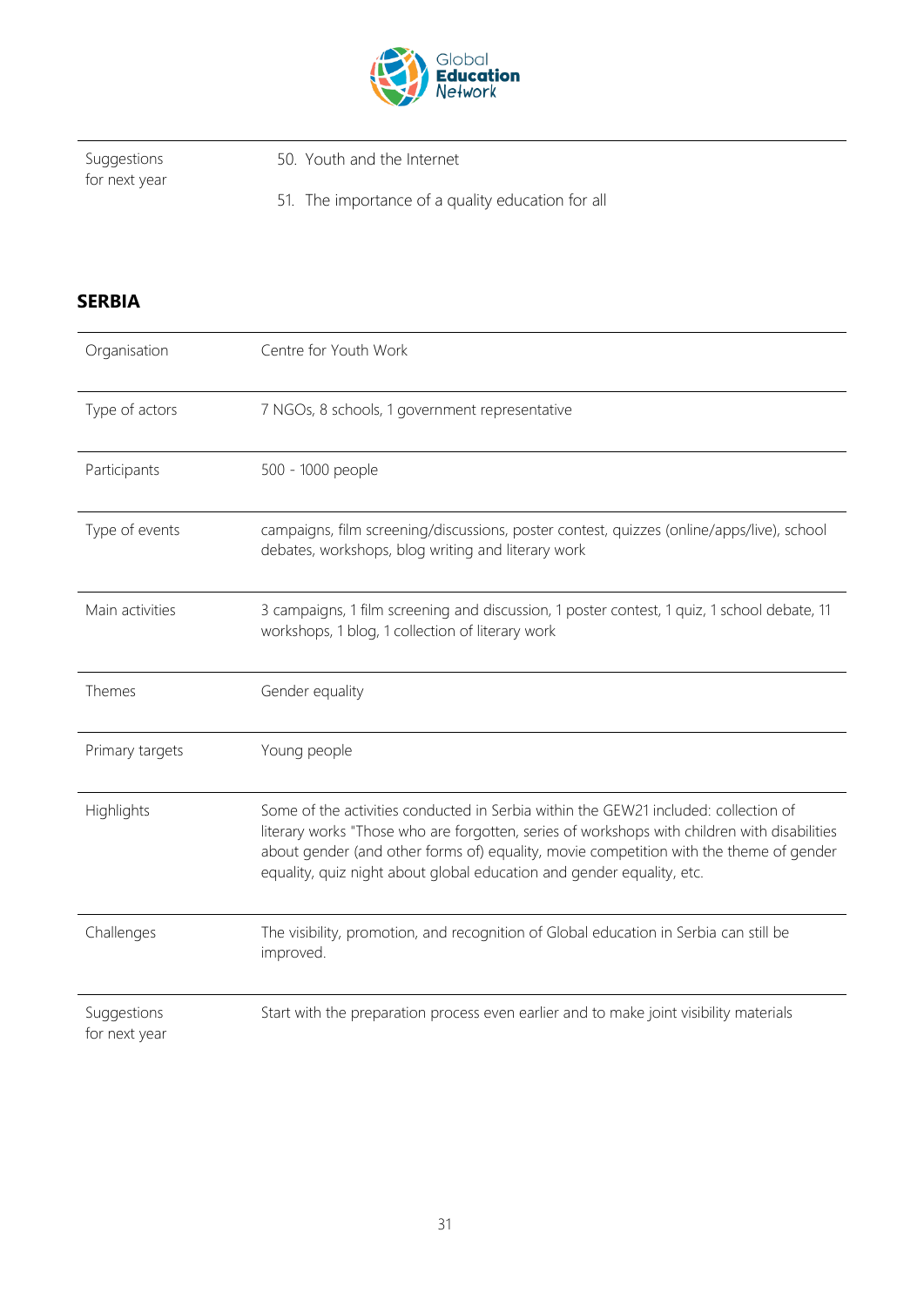

#### <span id="page-31-0"></span>**SLOVAK REPUBLIC**

| Organisation                 | Ambrela                                                                                                                                     |
|------------------------------|---------------------------------------------------------------------------------------------------------------------------------------------|
| Type of actors               | 4 speakers and 1 moderator from NGO sector, 3 media, 2 support organizations                                                                |
| Participants                 | 2500 - 5000 people                                                                                                                          |
| Type of events               | online discussion                                                                                                                           |
| Main activities              | 1                                                                                                                                           |
| Themes                       | Climate Change, Environmental Sustainability, Gender Equality, Global Education As A<br>Tool, Climate Change From A Perspective Of A Mother |
| Primary targets              | Wider public                                                                                                                                |
| Highlights                   | 52. The online discussion ran very smoothly and had a stable audience who<br>actively engaged with the speakers via questions.              |
|                              | 53. We received positive engagement and feedback from the audience: attractive<br>topic, inspiring speakers.                                |
|                              | 54. On visibility: we benefited from 2 media coverages, before the event, and 6<br>social media posts about the event itself.               |
|                              | 55. Interesting questions from the audience on Facebook and via sli.do.                                                                     |
| Challenges                   | No major challenges                                                                                                                         |
| Suggestions<br>for next year | Keep up the pace!                                                                                                                           |

#### <span id="page-31-1"></span>**SLOVENIA**

Organisation SLOGA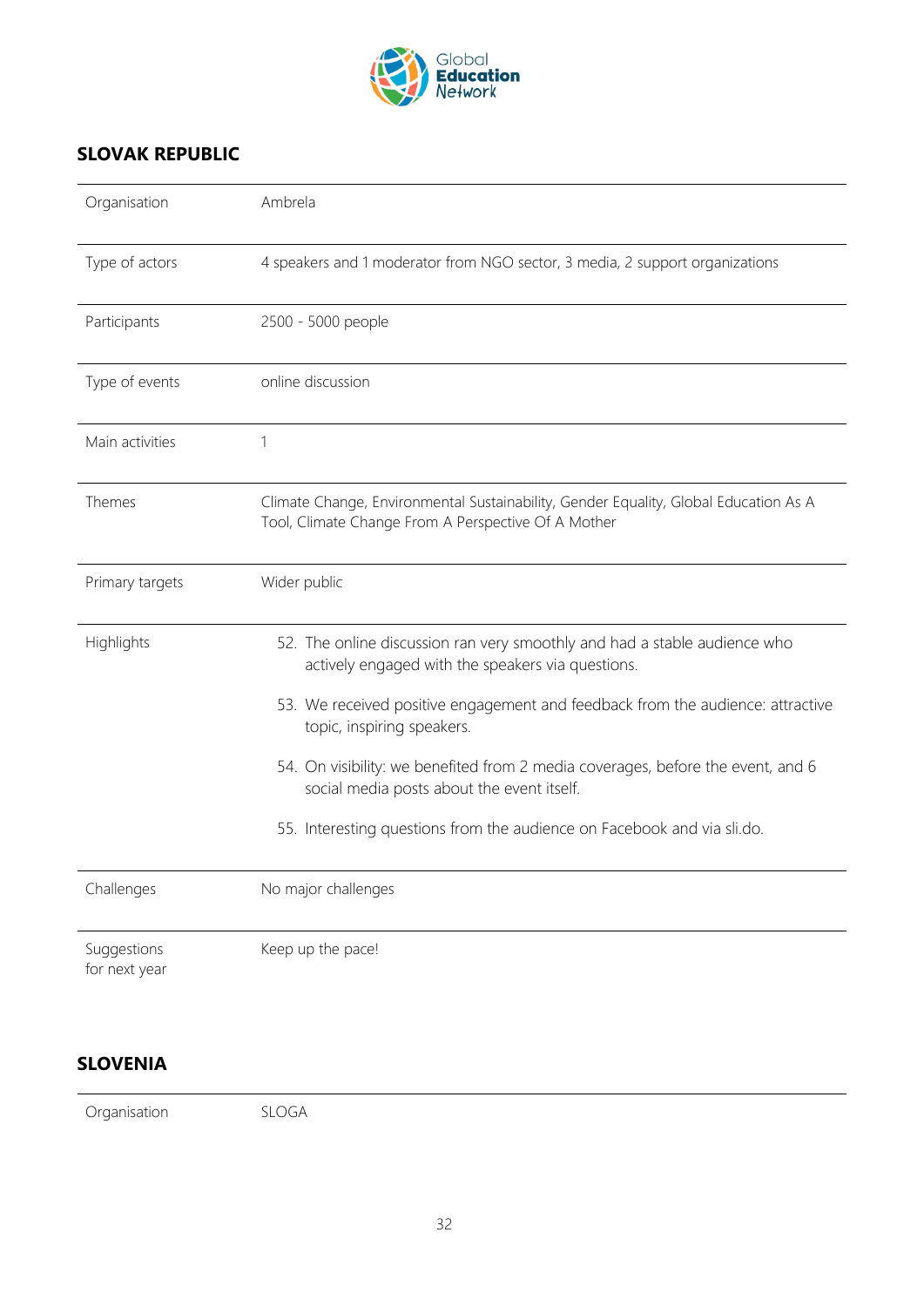

| Type of actors  | 10 NGO, 3 schools                                                                                                                                                                                 |
|-----------------|---------------------------------------------------------------------------------------------------------------------------------------------------------------------------------------------------|
| Participants    | 500 - 1000 people                                                                                                                                                                                 |
| Type of events  | Campaigns, Conferences, Quizzes (Online/Apps/Live), Training for Youth Leaders,<br>Workshops, Blog, Media Interviews                                                                              |
| Main activities | 1 campaign, 2 conference, 1 quiz, 1 YL training, 10 workshops, 1 blog, 3 interviews (radio,<br>newspaper)                                                                                         |
| Themes          | Climate change, Environmental sustainability, Global education as a tool, Migrations,<br>Poverty, and Hunger relief                                                                               |
| Primary targets | Young people                                                                                                                                                                                      |
| Highlights      | The highlights of the week were: GCE workshops that NGOs managed to implement<br>despite covid-19 restrictions, joint event on Human rights in climate crisis, several media<br>interviews in GEW |
|                 |                                                                                                                                                                                                   |
| Challenges      | 56. Covid-19                                                                                                                                                                                      |
|                 | 57. Participation of schools due to covid-19 restrictions                                                                                                                                         |
|                 | 58. Having implementors reporting back on the activities                                                                                                                                          |

#### <span id="page-32-0"></span>**SPAIN**

| Organisation   | Universidad Católica de Valencia San Vicente Mártir |
|----------------|-----------------------------------------------------|
| Type of actors | 6 training institutes, 3 schools, 5 universities    |
| Participants   | Less than 100 people                                |
| Type of events | Seminars, Teacher Trainings, Workshops              |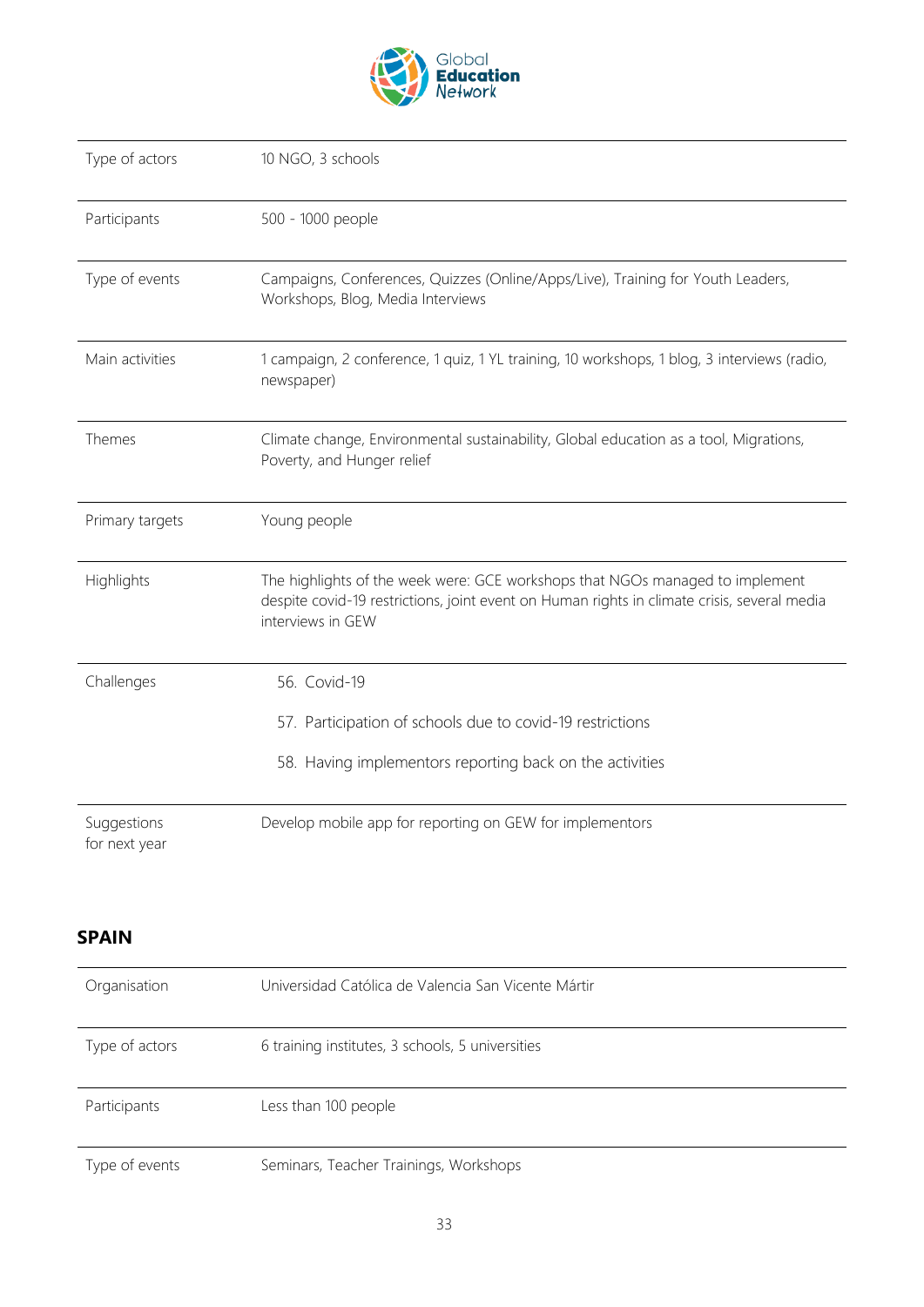

| Main activities              | 3 Seminars, 6 Workshops                                                                                                             |
|------------------------------|-------------------------------------------------------------------------------------------------------------------------------------|
| Themes                       | Gender Equality, Global Education as a Tool, Intercultural Dialogue, Migrations,<br>Protection of Minorities, Human Right Education |
| Primary targets              | Young people                                                                                                                        |
| Highlights                   | 59. Bonding as a group                                                                                                              |
|                              | 60. Sustainability                                                                                                                  |
|                              | 61. Creation of young interculturalist youth network                                                                                |
|                              | 62. Skills for prevention of racism and discrimination                                                                              |
| Challenges                   | 63. Financial support                                                                                                               |
|                              | 64. Legal aspect (working with minors)                                                                                              |
|                              | 65. Language barriers (obstacle to the participation in international events)                                                       |
| Suggestions<br>for next year | 66. Increased budget                                                                                                                |
|                              | 67. Enhancement of international initiatives                                                                                        |
|                              | 68. Prioritise multi-stakeholders activities and durable partnerships                                                               |
|                              | 69. Earlier publication of the call for the grant (and better dissemination)                                                        |

#### <span id="page-33-0"></span>**TURKEY**

| Organisation   | Youth Services Centre                                             |
|----------------|-------------------------------------------------------------------|
| Type of actors | 3 NGO representatives, 3 Startups representatives, 2 Academicians |
| Participants   | Less than 100 people                                              |
| Type of events | Seminars, Workshops                                               |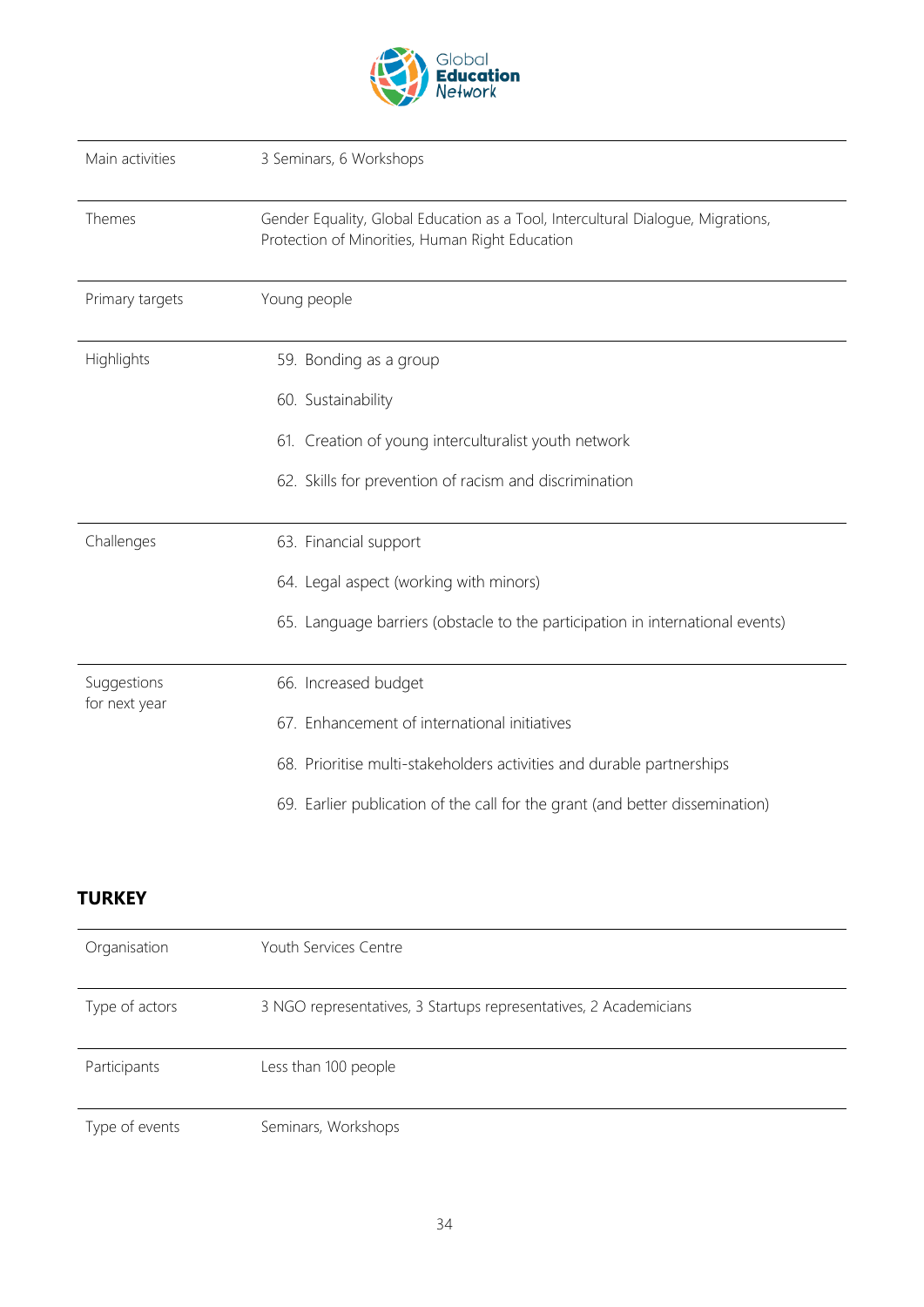

| Main activities              | 6 seminars, 2 workshops                                                                                                                                                                                                                                                                                                                                                                                    |
|------------------------------|------------------------------------------------------------------------------------------------------------------------------------------------------------------------------------------------------------------------------------------------------------------------------------------------------------------------------------------------------------------------------------------------------------|
| Themes                       | Climate Change, Environmental Sustainability, Gender Equality, Global Education as a<br>Tool, Information Technologies and Global Citizenship, Social Entrepreneurship,<br>Sustainable Development and Volunteering.                                                                                                                                                                                       |
| Primary targets              | Young people                                                                                                                                                                                                                                                                                                                                                                                               |
| Highlights                   | The most important aspect was to connect young people to global education topics as:<br>gender, climate change, volunteerism and sustainability through real life stories and<br>trends in Turkey. Global citizenship approach was something participants were interested<br>in. GE week provided space for discussion on current issues that are relevant to Turkey's<br>agenda and GE as well.           |
| Challenges                   | One of the challenges was connected to young people online fatigue: as they were a bit<br>tired of online webinars, the level of participation to the seminars could have been<br>higher.                                                                                                                                                                                                                  |
| Suggestions<br>for next year | Beside seminars and webinars, we can focus on more skills development topics related to<br>GE. Also, there can be more collaboration at international level: experts and speakers<br>from other countries can organize webinars to share good practices with us. We can<br>include more fun activities like outdoor activities and/or games in person, as this was one<br>of the feedback of participants. |

#### <span id="page-34-0"></span>**UNITED KINGDOM**

| Organisation    | One World Week                                                                                                                                   |
|-----------------|--------------------------------------------------------------------------------------------------------------------------------------------------|
| Main activities | One World Week has chosen the theme Act Now for our Children's World. Most of the<br>activities lead up to COP26 and stressed action on climate. |
| Themes          | Climate Change                                                                                                                                   |
| Highlights      | One World Week's website                                                                                                                         |